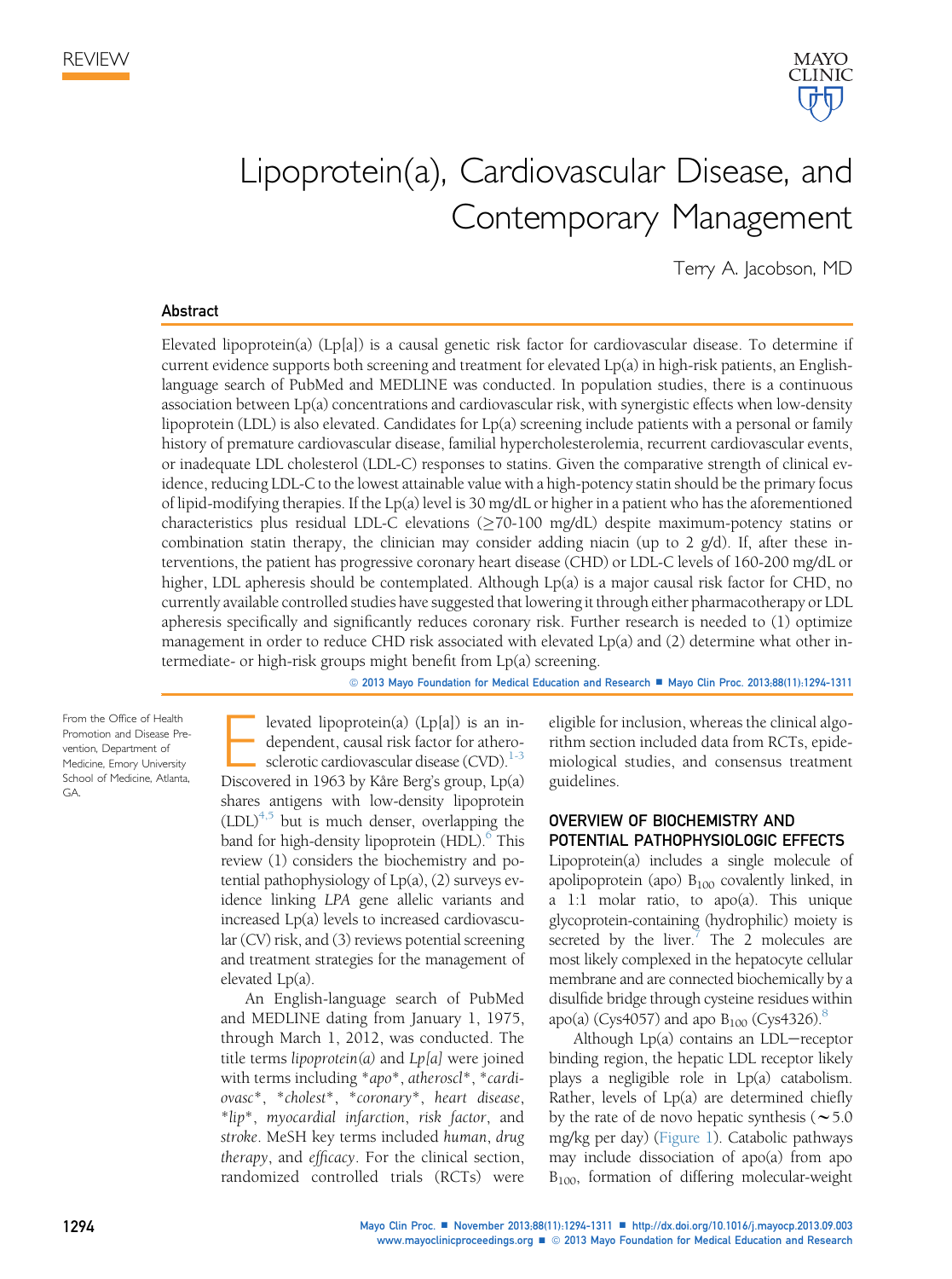fragments, and clearance largely by the kidney and spleen.<sup>9</sup>

Within apo(a) is a unique region highly structurally homologous to plasminogen but devoid of protease activity. By competitively antagonizing plasminogen binding, Lp(a) may have played an ancestral role in hemostasis and wound healing at sites of arterial injury, attenuating fibrinolysis, promoting thrombosis/ coagulation, and delivering cholesterol. Potential atherogenic effects may include arterial deposition of oxidized phospholipids by apo  $B_{100}$  $B_{100}$  $B_{100}$ .<sup>10</sup>

## POPULATION-BASED AND GENETIC EVIDENCE

## Influence of Heredity on Lp(a) Structure, Levels, and CV Risk

Lipoprotein(a) levels are codominantly inherited. The LPA gene is located on chromosome 6 (6q26-27). Although typically stable within individuals over time, Lp(a) levels are highly heterogeneous across individuals and populations, including members of different races: some black populations have up to 4-fold higher median Lp(a) levels than their white counterparts.<sup>11,12</sup> Chief determinants of Lp(a) heterogeneity are the 30 different isoforms of apo(a), which are termed kringles because their biochemical structure resembles a Danish pastry. Each kringle contains approximately 80 amino acids and has a molecular weight of about 10 kDa.

The key LPA gene sequence that influences Lp(a) levels and atherogenicity is the number of kringle IV type 2 (KIV-2) repeats. This number largely determines the size of apo(a) and levels of Lp(a). Smaller numbers of KIV-2 repeats (ie,  $\langle$ 22) are associated with higher levels of Lp(a) and potentially more atherogenic apo(a). Small apo(a) Lp(a) may be associated with higher Lp(a) levels because the smaller molecules are more readily synthesized in the liver and less readily degraded by cellular organelles.

In Europeans, a single-nucleotide polymorphism (SNP) in the LPA gene (rs3798220) was directly related to a small number of KIV-2 copies.[13](#page-14-0) In white adults, carriers of the rs3798220 allele were at more than a 3-fold increased risk of severe coronary heart disease (CHD) (adjusted odds ratio, 3.14; 95% CI, 1.51-6.56) and had more than a 5-fold increased median plasma Lp(a) level compared with noncarriers  $(P<.004)$ .<sup>[13,14](#page-14-0)</sup>

# ARTICLE HIGHLIGHTS

- Lipoprotein(a) (Lp[a]) is an independent, causal risk factor for atherosclerosis that is highly heritable.
- Each molecule of Lp(a) contains a single molecule of apolipoprotein (apo) B and a single apo(a) moiety secreted by the liver. Apo(a) moieties are biochemically heterogeneous, and a profile of predominantly smaller apo(a) isoforms is associated with higher cardiovascular (CV) risk.
- Epidemiological evidence supports a continuous association between Lp(a) cholesterol levels and CV risk, with a steeper risk gradient when both Lp(a) and low-density lipoprotein cholesterol (LDL-C) are elevated (ie, "multiplier effect").
- Certain single-nucleotide polymorphisms of the LPA gene allele-rs10455872 and rs3798220 in whites and rs9457951 in blacks-may be associated with higher population CV risk levels.
- Patients with both Lp(a) cholesterol levels above 30 mg/dL and Lp(a) particle levels (lipoprotein) above 72 nmol/L may be at particularly pronounced atherothrombotic risk and hence may warrant more intensive lipid-altering (and/or aspirin antiplatelet) therapy. However, even in the presence of elevated Lp(a), the first treatment target of lipid-altering therapy should be LDL-C, not Lp(a).

A second key gene sequence is the number of pentanucleotide (PN) repeats within the  $5'$ control region of the LPA gene. Allelic variants in the PN segment are in linkage disequilibrium with those in the KIV-2 sequence. In one study, the presence of KIV-2 allelic variants explained 9.7% of between-patient variance in Lp(a) levels, the PN allelic variant explained 3.5%, and the combination explained 19%.<sup>[15](#page-14-0)</sup>

#### LPA Gene SNPs and Risks of CVD

Supportive evidence for associations between SNPs of the LPA gene and increased Lp(a) levels (and/or elevated CHD risk) include data from Mendelian randomization studies and other investigations.<sup>[16-20](#page-14-0)</sup>

Concurrence of  $2$  SNPs of the LPA gene $$ rs10455872 and rs3798220-accounted for 36% of the variance in Lp(a) concentrations among those of European descent within the Precocious Coronary Artery Disease Investigation (PROCARDIS)[.16,21](#page-14-0) Among African Americans,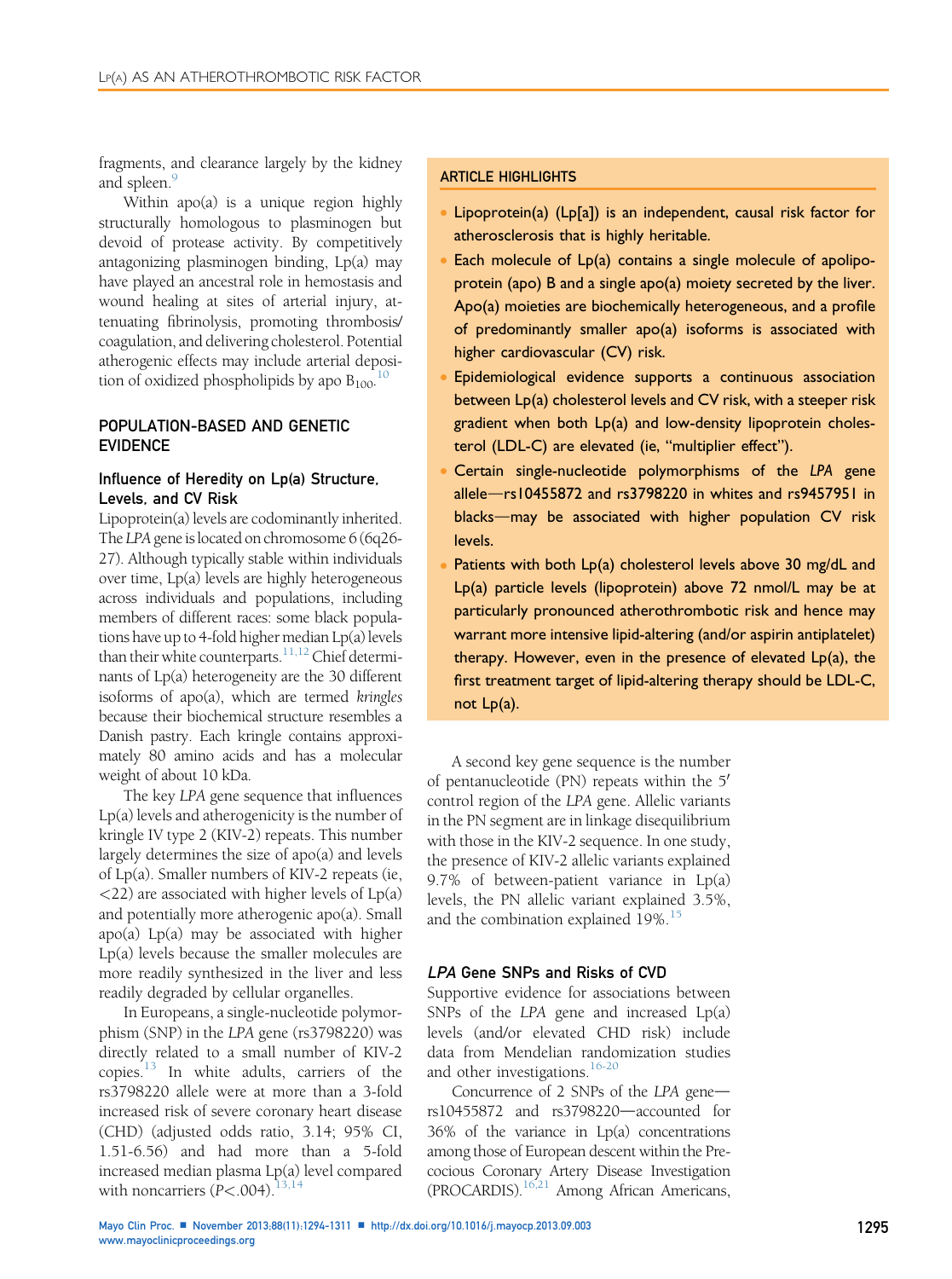<span id="page-2-0"></span>

by statins, which have minimal effects on Lp(a), including Lp(a)-trafficked

 $cholesterol. FH = familiar hypercholesterolemia.$ 

the LPA gene allelic variant most strongly associated with  $Lp(a)$  levels was rs9457951<sup>20</sup>; its presence explained about 5% of the variance in Lp(a) levels.

# EPIDEMIOLOGICAL EVIDENCE ASSOCIATING ELEVATED LP(A) WITH INCREASED CV RISK

[Table 1](#page-4-0) summarizes findings relating elevations in Lp(a) cholesterol (Lp[a]-C) to increased CV risk in diverse populations, including individuals of different sexes, ages, and races.[1,3,22-27](#page-14-0) Potential conclusions from these epidemiological studies included the following:

- There is an independent, continuous association between elevated Lp(a) and CV risk that is statistically significant, although of lower magnitude, compared with associations of elevated LDL cholesterol (LDL-C) with risk
- $\bullet$  Associations of Lp(a) with CV risk exhibit "multiplier effects"; the risk gradient per increment in  $Lp(a)$  is steeper in the presence of markedly elevated LDL-C
- Lp(a) levels vary 500- to 1000-fold (vs  $2-$  to 5-fold for LDL-C)
- Distributions of Lp(a) levels are skewed; medians tend to be lower than means and more useful in characterizing population levels
- Higher proportions of African Americans exhibit Lp(a) levels of at least 30 mg/dL (to convert to  $\mu$ mol/L, multiply by 0.0357) (68% vs  $26\%$  of whites<sup>[28](#page-14-0)</sup>). Although African Americans may not experience an equally elevated CHD risk per increase in Lp(a) compared with whites (possibly because of lower prevalences of small apo[a] isoforms, as well as lower LDL-C and higher HDL cholesterol [HDL-C] levels in African Americans), elevated Lp(a) confers significant increased CHD risk<sup>[22,29-31](#page-14-0)</sup>
- Associations between elevated Lp(a) and CHD in women are less robust than in men, possibly because of the cardioprotective and vasoprotective effects of endogenous estrogen in premenopausal women. In women, elevated Lp(a) may function as a stronger risk factor when combined with elevated inflammatory or thrombotic markers: in the Nurses' Health Study, an Lp(a)-C level of at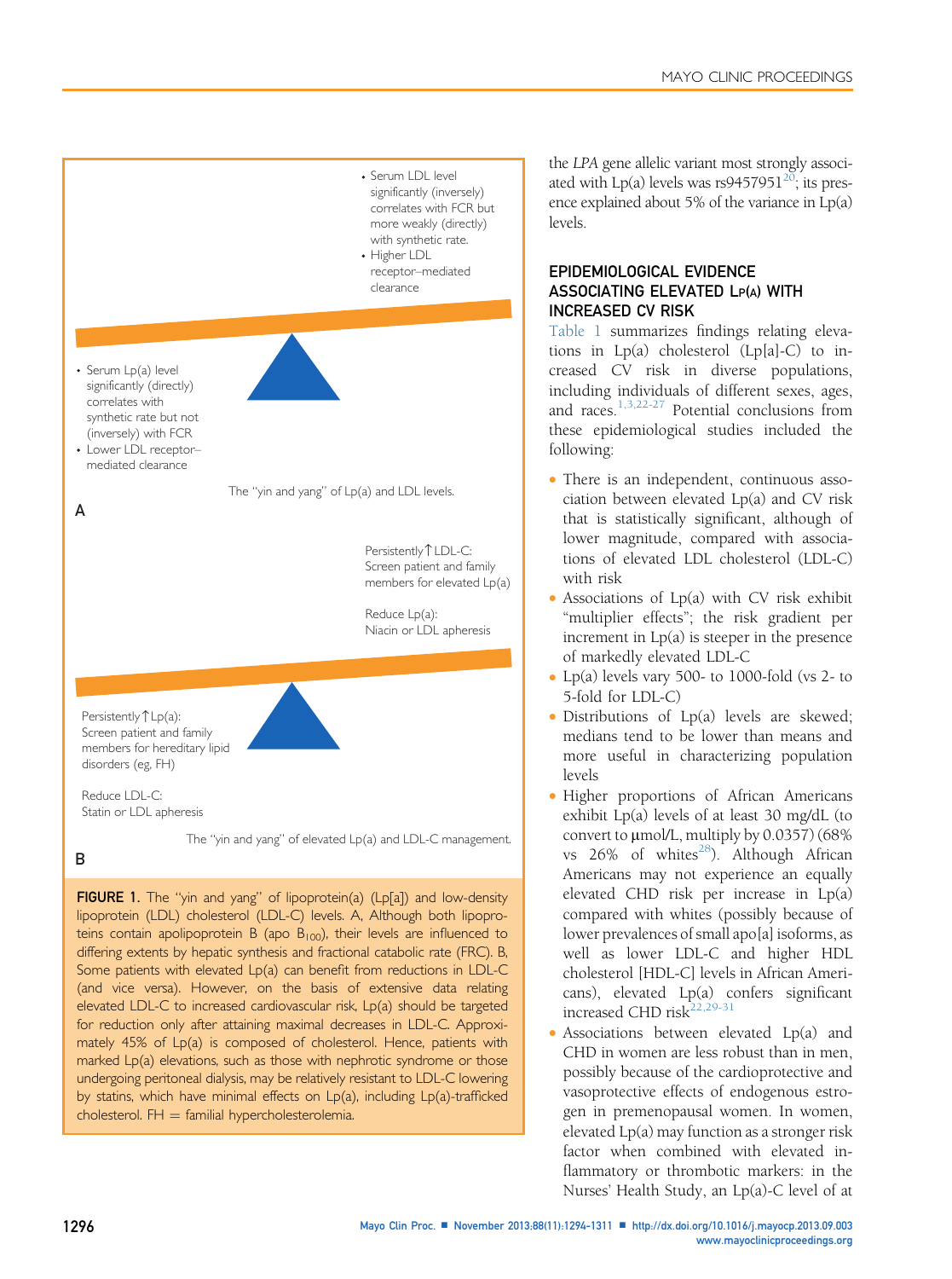least 30 mg/dL, in combination with elevated fibrinogen  $(>400 \text{ mg/dL}$  [to convert to mmol/L, multiply by 0.0294]) or C-reactive protein  $(\geq 3 \text{ mg/L})$  [to convert to nmol/L, multiply by 9.524]) levels, placed women at more than 3-fold increased relative CHD risk (vs lower values of each pair of factors/ markers).[18,32,33](#page-14-0)

# LP(A) LEVELS AND CV RISK IN MAJOR CLINICAL OUTCOMES STUDIES

Most landmark RCTs reporting that lipid therapies decreased CV risk-including the influential Coronary Drug Project<sup>34,35</sup> $-$ did not report treatment effects on Lp(a) or reported that Lp(a) levels did not predict coronary events.<sup>[36](#page-15-0)</sup>

## Scandinavian Simvastatin Survival Study

In the Scandinavian Simvastatin Survival Study  $(4S)^4$  $(4S)^4$  $(4S)^4$  subgroup analysis in 4402 high-risk men with CHD, markedly elevated LDL-C, and data on Lp(a), results were compared in patients within the upper half of the Lp(a) distribution  $(Lp[a] > 91.1 \text{ U/L})$  with those in the lower half of the distribution. Findings included the following:

- Numbers of deaths were significantly lower in the bottom (192 deaths) vs the top (240 deaths) half of the Lp(a) distribution in the simvastatin and placebo groups combined  $(P < .05)$
- Numbers of coronary events were significantly lower in the bottom (487 patients with MCE events) vs the top (555 patients with MCE events) half of the Lp(a) distribution in both treatment groups combined  $(P < 0.03)$
- $\bullet$  Baseline Lp(a) concentrations were significantly (directly) predictive of both (1) mortality in the simvastatin group  $(P=.013)$ and (2) coronary events in each treatment group ( $P \leq 010$ ) in adjusted logistic regression analyses.

## Familial Atherosclerosis Treatment Study

In the Familial Atherosclerosis Treatment Study  $(FATS)$ ,  $37$  a post hoc analysis revealed a correlation between on-treatment Lp(a) levels and atherosclerotic progression, with an interaction between Lp(a) and LDL-C reductions. The baseline mean Lp(a) level of approximately 35 mg/

dL and median Lp(a) level of 20 mg/dL were consistent with the expected skewed distribution for this lipoprotein. Among 120 participants completing the study, changes from baseline in Lp(a) included an 11.4% reduction in the conventional therapy group (placebo), a 9.9% decrease in a bile acid resin-lovastatin arm, and a 25.8% decline in the bile acid resin niacin arm.[38](#page-15-0)

There was a sharp increase in CHD incidence over the serum Lp(a) range of 24 to 36 mg/dL ([Figure 2\)](#page-7-0). However, changes in Lp(a) were not independently predictive of atherosclerotic lesion regression. Lipoprotein(a) levels emerged as the best correlates to baseline CHD severity  $(r=0.30;$  multivariate adjusted  $P<.001$ ). There was an interaction between changes in LDL-C and in Lp(a): when LDL-C decreased modestly, on-treatment Lp(a) levels were important CHD correlates. However, when LDL-C decreased markedly, "persistent elevations of Lp(a) were no longer atherogenic or clinically threatening." [37](#page-15-0)

#### HDL-Atherosclerosis Treatment Study

As in the FATS, the incidence of CHD in the HDL-Atherosclerosis Treatment Study (HATS)<sup>39</sup> increased in the same direction as changes in Lp(a), albeit more sharply and over a narrower range of  $Lp(a)$  values [\(Figure 2\)](#page-7-0). The baseline mean Lp(a) level ranged from 21 to 30 mg/dL in different treatment groups. Lipoprotein(a) decreased from baseline by 14.8% (from 27 to 23 mg/dL) in the niacin-statin group compared with 3.4% with placebo (from 30 to 29 mg/dL). The study did not report correlations between changes in Lp(a) and either percent stenosis or  $CV$  event incidence.  $39$ 

# Atherothrombosis Intervention in Metabolic Syndrome with Low HDL/High Triglycerides: Impact on Global Health Outcomes

The Atherothrombosis Intervention in Metabolic Syndrome with Low HDL/High Triglycerides: Impact on Global Health Outcomes  $(AIM-HIGH)^{40}$  $(AIM-HIGH)^{40}$  $(AIM-HIGH)^{40}$  RCT evaluated the hypothesis that increasing HDL-C (and improving other lipid/lipoprotein end points) would confer significantly enhanced cardioprotective effects compared with control of LDL-C alone. Although Lp(a) decreased by 24.9% with extended-release niacin (1.5-2.0 g) combined with simvastatin (40-80 mg) vs 6.4% with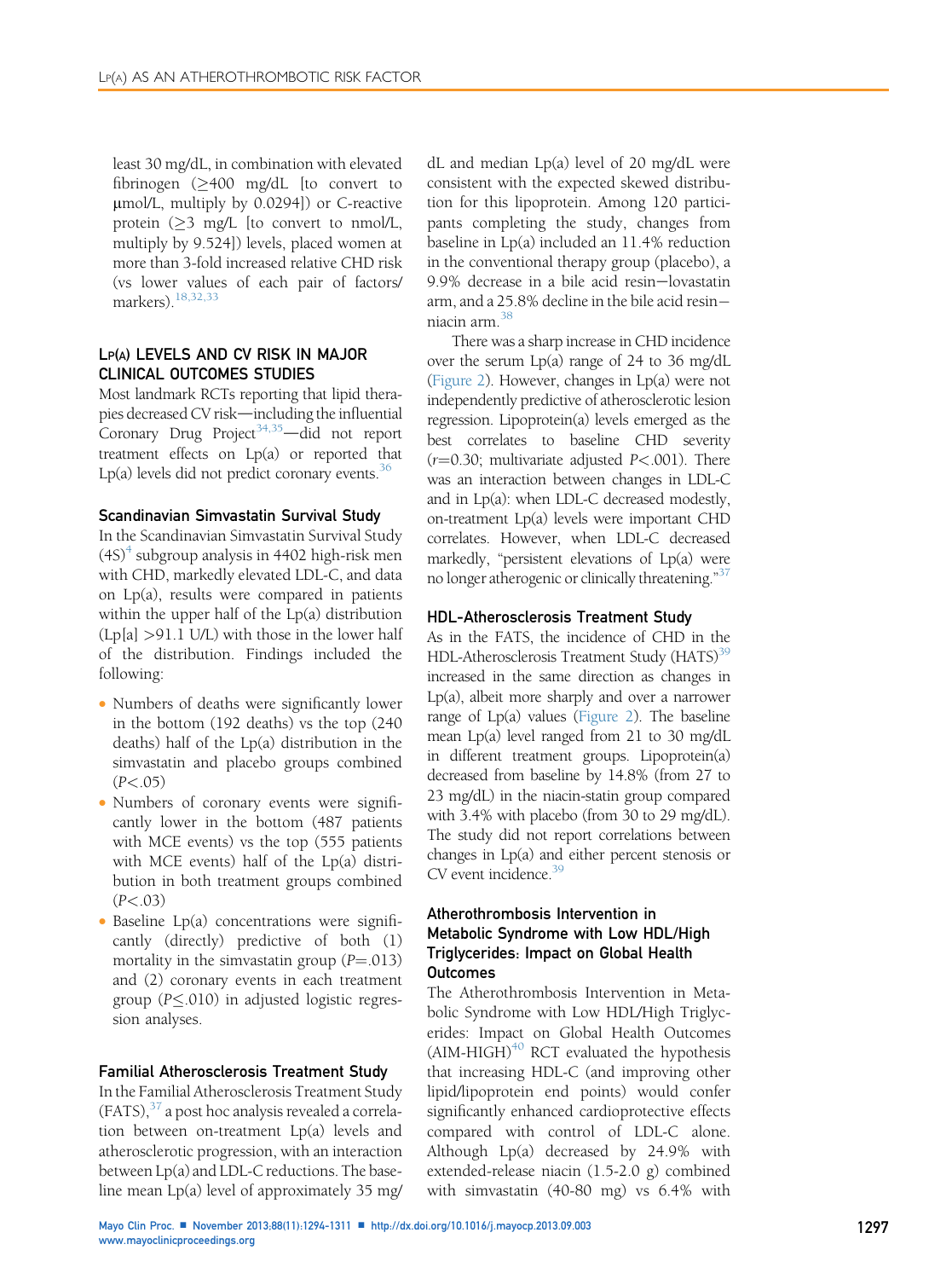<span id="page-4-0"></span>

| TABLE 1. Summary of Lipoprotein(a) (Lp[a]) Levels and Cardiovascular Disease (CVD) Risk in Epidemiological Studies <sup>a,b</sup>        |                                                                                                                                        |                                                                                                                                   |                                                                                                                                                   |                                                                                                                                                                                                                                                                                                                                                                                                                                                                                                                                                                           |                                                                                                                                                                                                                                                                                                                                                                      |  |
|------------------------------------------------------------------------------------------------------------------------------------------|----------------------------------------------------------------------------------------------------------------------------------------|-----------------------------------------------------------------------------------------------------------------------------------|---------------------------------------------------------------------------------------------------------------------------------------------------|---------------------------------------------------------------------------------------------------------------------------------------------------------------------------------------------------------------------------------------------------------------------------------------------------------------------------------------------------------------------------------------------------------------------------------------------------------------------------------------------------------------------------------------------------------------------------|----------------------------------------------------------------------------------------------------------------------------------------------------------------------------------------------------------------------------------------------------------------------------------------------------------------------------------------------------------------------|--|
| Reference, year                                                                                                                          | Population                                                                                                                             | $Lp(a)-C$ level (mg/dL)                                                                                                           | CVD risk                                                                                                                                          | Other risk relationships                                                                                                                                                                                                                                                                                                                                                                                                                                                                                                                                                  | Comment                                                                                                                                                                                                                                                                                                                                                              |  |
| Virani et al, <sup>22</sup><br>2012<br>CVD, prospec-<br>tive cohort                                                                      | 13,318 Racially<br>representative (26%<br>African American) US<br>adults aged 45-64 y<br>initially without CVD<br>followed up for 20 y | African Americans: Highest<br>$($ >24) vs lowest $($ < 6.1)<br>quintile<br>Whites: Highest (>13.5) vs<br>lowest $(<1.5)$ quintile | African Americans<br>(highest vs lowest):<br>HR, 1.35; 95% CI,<br>$1.06 - 1.74$<br>Whites (highest vs<br>lowest): HR, 1.27;<br>95% CI, 1.10-1.47  | Per $1$ -SD increase in $log-Lp(a)$ (0.90 mg/dL for<br>African Americans and 1.15 mg/dL for whites):<br>13% increase in relative CVD risk in African<br>Americans (HR, 1.13; 95% CI, 1.04-1.23); 9%<br>increase in relative CVD risk in whites<br>(HR, 1.09; 95% CI, 1.04-1.15)                                                                                                                                                                                                                                                                                           | "[E]levated Lp(a) levels were associated with<br>incident CVD in blacksand this risk was<br>comparable to that in whites. Elevated<br>$Lp(a)$ should therefore be considered a<br>risk factor for CVD in blacks." <sup>22</sup><br>Risk for incident CVD was graded but<br>statistically significant only for the highest<br>compared with the lowest Lp(a) quintile |  |
| Ischemic stroke. As above<br>as above                                                                                                    |                                                                                                                                        | $>30$ vs $< 10$                                                                                                                   | African Americans:<br>Adjusted HR for<br>ischemic stroke,<br>2.12; 95% CI,<br>$1.48 - 3.03$<br>Whites: Adjusted HR<br>1.65; 95% CI, 1.04-<br>2.61 | African Americans: Adjusted HR for ischemic<br>stroke in upper (>24 mg/dL) vs lower (≤6.1<br>mg/dL) Lp(a) quintiles, 1.60; 95% Cl, 1.10-2.34<br>Whites: Adjusted HR for ischemic stroke in upper<br>$($ > 13.5 mg/dL) vs lower ( $\leq$ 1.5 mg/dL) Lp(a)<br>quintiles, 1.27; 95% CI, 0.92-1.76<br>for ischemic stroke, Women: Adjusted HR in upper (18.6 mg/dL) vs<br>lower (<2.1 mg/dL) Lp(a) quintiles, 2.07; 95%<br>$Cl, 1.41 - 3.03$<br>Men: Adjusted HR in upper (>15.2 mg/dL) vs<br>lower $(\leq 1.7 \text{ mg/dL})$ Lp(a) quintile, 1.50; 95%<br>$Cl. 1.05 - 2.14$ | Adjusted HR for incident ischemic stroke<br>greater in African Americans, who also<br>tended to have higher Lp(a)-C levels<br>(upper quintile >24 mg/dL) vs whites<br>(upper quintile >13.5 mg/dL). Women<br>also tended to have higher Lp(a) levels:<br>upper quintile, 18.7-81.7 mg/dL vs 15.3-<br>80.3 mg/dL in men                                               |  |
| <b>Emerging Risk</b><br><b>Factors</b><br>Collaboration, <sup>23</sup><br>2009: meta-<br>analysis of 36<br>prospective<br>cohort studies | no BL history of CHD<br>or stroke.<br>Predominantly<br>Europeans and North<br>Americans                                                | 126,634 Participants with Upper tertile of BL Lp(a)<br>Lower tertile of $BL Lp(a)$                                                | CHD (adjusted),<br>5.6/1000 PY<br>CHD (adjusted),<br>4.4/1000 PY                                                                                  | Adjusted HR for CHD, 1.13 (95% Cl, 1.09-1.18) "Under a wide range of circumstances, there<br>per 3.5-fold higher Lp(a)<br>Adjusted HR for ischemic stroke, 1.10 (95% CI,<br>$1.02 - 1.18$ ) per 3.5-fold higher $Lp(a)$                                                                                                                                                                                                                                                                                                                                                   | are continuous, independent, and modest<br>associations of Lp(a) concentrations with<br>risk of CHD and stroke. Further studies<br>are needed in nonwhite racial groups,<br>particularly blacks and South Asian<br>populations, which have different Lp(a)<br>concentrations." <sup>23</sup>                                                                         |  |
| Bennet et al.<br>2008; case-<br>control study                                                                                            | 2047 Adults with incident $>14.9$ vs <4.2 (upper vs<br>MI or CHD death<br>followed up for 19 y<br>and 3921 controls                    | lower tertile)                                                                                                                    | Adjusted OR for<br>CHD, 1.61; 95%<br>$Cl, 1.41 - 1.84$                                                                                            | Model adjusted for age, sex, and period of<br>recruitment<br>OR for CHD, 1.77 (95% Cl, 1.57-1.99) for upper<br>vs lower Lp(a) quintile<br>OR for CHD, 1.23 (95% CI, 1.16-1.31) for log-<br>$Lp(a) > 1$ SD<br>OR for CHD, 1.45 (95% Cl, 1.32-1.58) for upper<br>vs lower Lp(a) tertile in meta-analysis of 31<br>prospective studies                                                                                                                                                                                                                                       | ORs for CHD were smaller per increments<br>in Lp(a) vs total cholesterol. Further<br>research is needed to determine if the<br>graph of relative CHD risk vs BL Lp(a) is<br>linear or curvilinear<br>"Levels of Lp(a) are highly stable within<br>individuals across many years"                                                                                     |  |

Continued on next page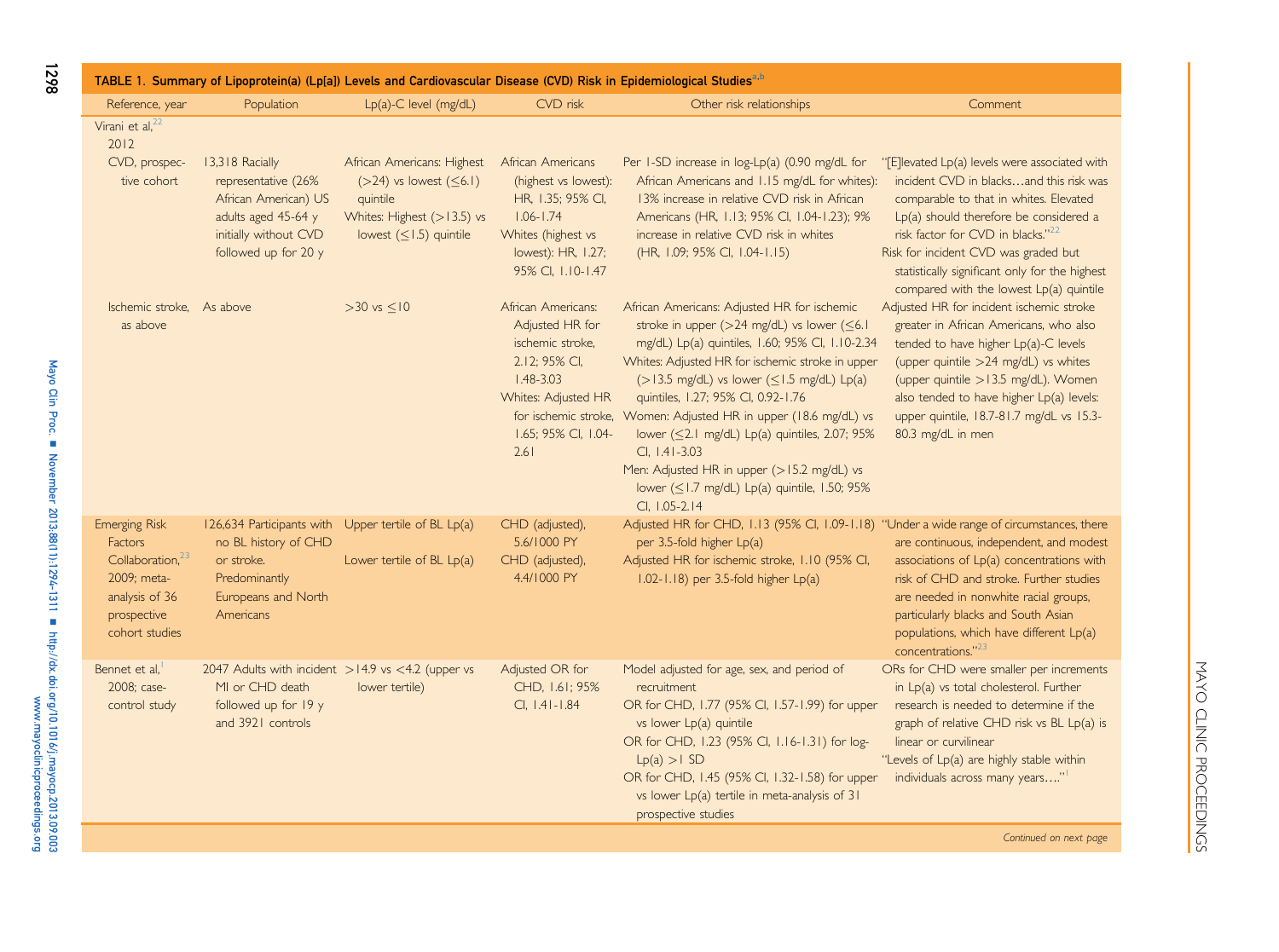| <b>TABLE 1. Continued</b>                                             |                                                               |                                                                                                                                                                                                                       |                                                                                                                                                                                                                                                |                                                                                                                                                                                                                                    |                                                                                                                                                                                                                                                                                                              |
|-----------------------------------------------------------------------|---------------------------------------------------------------|-----------------------------------------------------------------------------------------------------------------------------------------------------------------------------------------------------------------------|------------------------------------------------------------------------------------------------------------------------------------------------------------------------------------------------------------------------------------------------|------------------------------------------------------------------------------------------------------------------------------------------------------------------------------------------------------------------------------------|--------------------------------------------------------------------------------------------------------------------------------------------------------------------------------------------------------------------------------------------------------------------------------------------------------------|
| Reference, year                                                       | Population                                                    | $Lp(a)-C$ level (mg/dL)                                                                                                                                                                                               | CVD risk                                                                                                                                                                                                                                       | Other risk relationships                                                                                                                                                                                                           | Comment                                                                                                                                                                                                                                                                                                      |
| Kamstrup et al, <sup>24</sup><br>2008:<br>prospective<br>cohort study | 9330 Adults initially free<br>of CHD followed up<br>for $10y$ | $vs < 5$ :<br>$5-29$<br>30-84<br>$85 - 119$<br>>120<br>$vs < 5$ :<br>$5-29$<br>30-84<br>$85 - 119$<br>>120                                                                                                            | Women (HR for MI):<br>I.I (95% CI, 0.6-1.9)<br>1.7 (95% CI, 1.0-3.1)<br>2.6 (95% CI, 1.2-5.9)<br>3.6 (95% CI, 1.7-7.7)<br>Men (HR for MI):<br>1.5 (95% CI, 0.9-2.3)<br>1.6 (95% CI, 1.0-2.6)<br>2.6 (95% CI, 1.2-5.5)<br>3.7 (95% CI, 1.7-8.0) | For each 10-mg/dL increase in Lp(a), significant<br>6%-9% increase in relative risk of CHD<br>For each log-SD increase, significant 12%-17%<br>increase in relative risk of CHD                                                    | "Multiplier effect":<br>Absolute 10-y CHD risk increases sharply<br>when Lp(a) is extremely elevated and<br>other risk factors are present<br>Absolute 10-y MI risk in hypertensive female<br>smokers aged >60 y with $Lp(a) \ge 120$ vs<br><5 mg/dL: 20% vs 10%<br>Corresponding data in men:<br>35% vs 19% |
| Suk Danik et al, <sup>3</sup> 2006<br>CHD, prospec-                   | 27,791 Initially healthy                                      | Upper quintile median (65.5) Adjusted HR for                                                                                                                                                                          |                                                                                                                                                                                                                                                | Moderate but significant correlation between                                                                                                                                                                                       | Multiplier effects. "[E]xtremely high levels of                                                                                                                                                                                                                                                              |
| tive cohort<br>study                                                  | middle-aged $(≥45 y)$<br>US women followed<br>up for $10y$    | vs lower quintile median<br>(1.9)                                                                                                                                                                                     | CHD, 1.35; 95%<br>$Cl, 1.07 - 1.71;$<br>$P<.001$ for trend<br>Adjusted HR for<br>ischemic stroke,<br>1.87; 95% CI, 1.29-<br>$2.71: P = 0.003$ for<br>trend                                                                                     | Lp(a) and apo B or LDL-C levels<br>Multiplier effect: HR is increased most when<br>LDL-C is $>121$ mg/dL (median) and $Lp(a)$ is<br>>90th percentile; HR, 1.81; 95% CI, 1.48-2.23                                                  | $Lp(a)$ ( $>$ 90th percentile)were associated<br>with increased cardiovascular risk.<br>particularly in women with high levels of<br>LDL-C, the threshold and interaction<br>effects observed do not support routine<br>measurement of Lp(a) for cardiovascular<br>stratification in women."3                |
| Stroke, as above As above                                             |                                                               | As above                                                                                                                                                                                                              | Adjusted HR for<br>ischemic stroke. I.87:<br>95% Cl, 1.29-2.71                                                                                                                                                                                 | As above                                                                                                                                                                                                                           | As above                                                                                                                                                                                                                                                                                                     |
| prospective<br>cohort study                                           | adults $>65$ y followed<br>up for 7.4 y (median)              | Ariyo et al, <sup>25</sup> 2003; 5888 Community-dwelling Top quintile (8.2-47.5) vs<br>bottom quintile (0.1-1.2);<br>ie, Lp(a) levels varied nearly<br>500-fold despite use of a<br>single isoform-sensitive<br>assay | Unadjusted risk of<br>vascular death in<br>CI, 1.59-4.08<br>Unadjusted risk of<br>all-cause mortality in<br>men: RR, 1.76; 95%<br>$Cl, 1.31 - 2.36$                                                                                            | Risk relationships were similar after adjusting for Among older US adults, elevated Lp(a) is an<br>conventional CVD risk factors<br>men: RR, 2.54; 95% No association was seen between Lp(a) and<br>vascular risk in elderly women | independent predictor of stroke, death<br>from vascular disease, and death from any<br>cause in men but not in women. These<br>data support the use of $Lp(a)$ in predicting<br>the risk of these events in older men                                                                                        |
|                                                                       |                                                               |                                                                                                                                                                                                                       |                                                                                                                                                                                                                                                |                                                                                                                                                                                                                                    | Continued on next page                                                                                                                                                                                                                                                                                       |

Mayo Clin Proc.

n

[www.mayoclinicproceedings.org](http://www.mayoclinicproceedings.org)

November 2013;88(11):1294-1311

n

<http://dx.doi.org/10.1016/j.mayocp.2013.09.003>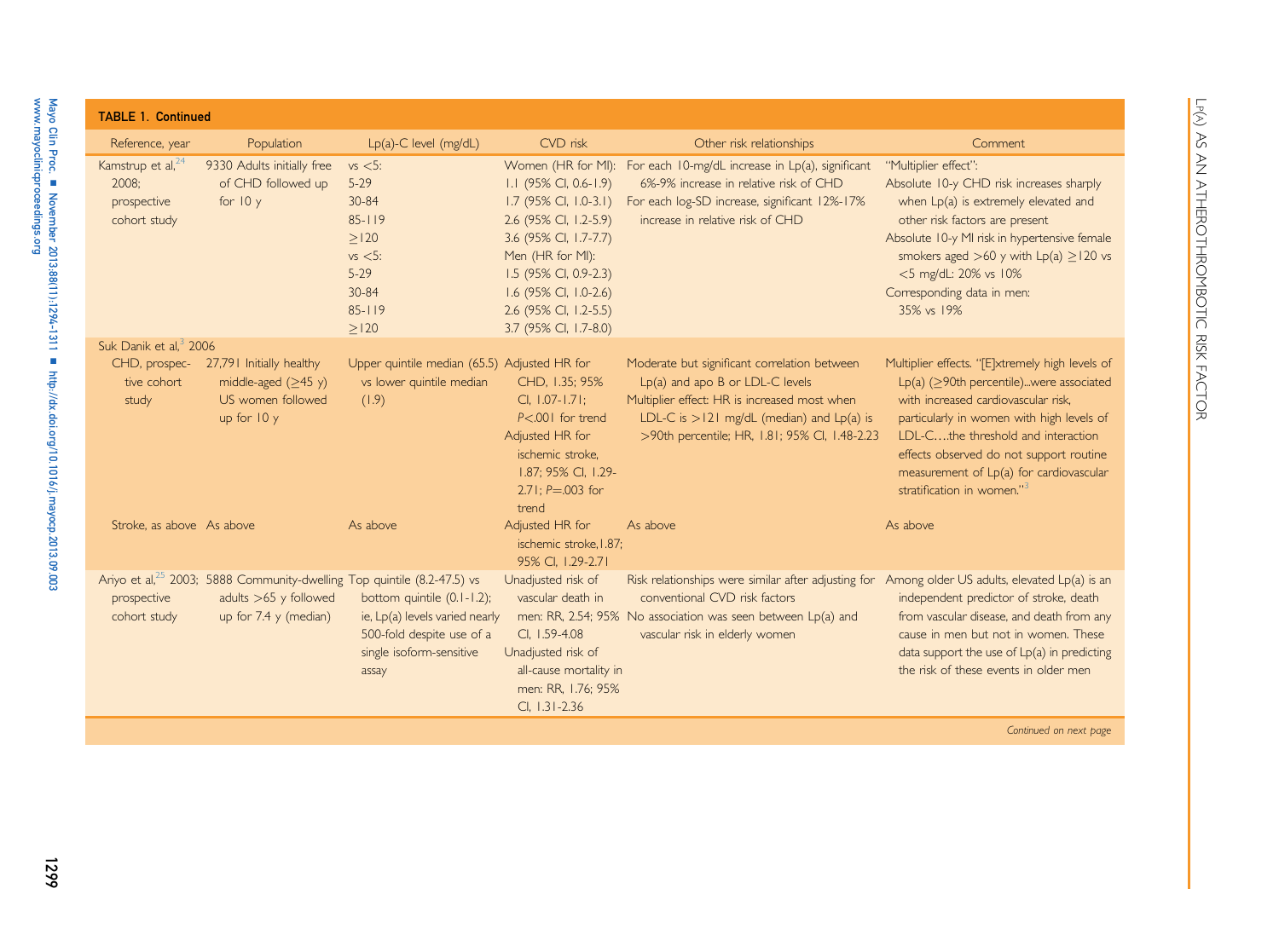|  |  | MAYO CLINIC PROCEEDINGS |
|--|--|-------------------------|
|--|--|-------------------------|

<span id="page-6-0"></span>

| TABLE 1. Continued                                                                                                    |                                                                                                                             |                                                                                                                                                 |                                                         |                                                                                                                                                                                                                                                         |                                                                                                                                                                                                                                                                                                                                          |
|-----------------------------------------------------------------------------------------------------------------------|-----------------------------------------------------------------------------------------------------------------------------|-------------------------------------------------------------------------------------------------------------------------------------------------|---------------------------------------------------------|---------------------------------------------------------------------------------------------------------------------------------------------------------------------------------------------------------------------------------------------------------|------------------------------------------------------------------------------------------------------------------------------------------------------------------------------------------------------------------------------------------------------------------------------------------------------------------------------------------|
| Reference, year                                                                                                       | Population                                                                                                                  | Lp(a)-C level (mg/dL)                                                                                                                           | CVD risk                                                | Other risk relationships                                                                                                                                                                                                                                | Comment                                                                                                                                                                                                                                                                                                                                  |
| von Eckardstein<br>et al, 26 2001;<br>cohort study<br>prospective                                                     | 35-65 initially free of<br>CVD and followed<br>788 Men aged<br>up for $10y$                                                 | $\frac{1}{2}$<br>$rac{1}{\sqrt{2}}$                                                                                                             | CHD: 118/1000<br>42/1000                                | Absolute CVD risk in upper 2 quintiles:<br>LDL-C ≥160 mg/dL: RR, 2.6; 95% Cl,<br>HDL-C ≤35 mg/dL: RR, 8.3; 95% Cl,<br>In men with $Lp(a) \geq 20$ mg/dL and:<br>RR, 2.7; 95% CI, 1.3-5.7; P=.006<br>$1.2 - 5.7; P = 0.018$<br>$2.0 - 35.5$ ; $P = .001$ | $CVD$ with elevated $Lp(a)$ increases in the<br>low levels of HDL-C, hypertension, high<br>"The effect of elevated Lp(a) on coronary<br>presence of other CVD risk factors (eg,<br>Potential multiplier effect: relative risk of<br>[conventional CVD risk] factors." <sup>26</sup><br>risk was modulated by other<br>absolute CVD risk) |
| studies with ≥1-y<br>analysis of 27<br>Danesh et al, $^{27}$<br>2000; meta-<br>prospective<br>1988-1999<br>follow-up, | Weighted mean follow-<br>mean BL age, 51 y.<br>cohorts. Weighted<br>population-based<br>Mostly whites in<br>up, $10 \gamma$ | Jpper vs lower tertile                                                                                                                          | Combined risk ratio,<br>1.6; 95% CI, 1.4-1.8;<br>P<.000 | Not applicable                                                                                                                                                                                                                                          | Not applicable                                                                                                                                                                                                                                                                                                                           |
|                                                                                                                       | ratio; PY = person-years; RR = relative risk.                                                                               | "SI conversion factors: To convert HDL-C and LDL-C values to mmol/L, multiply by 0.0259; to convert Lp(a) values to µmol/L, multiply by 0.0357. |                                                         |                                                                                                                                                                                                                                                         | <sup>a</sup> po = apolipoprotein; BL = baseline; CHD = coronary heart disease; HDL-C = high-density lipoprotein cholestero); HR = hazard ratio; LDL-C = low-density lipoprotein cholesterol; M = myocardial infarction; OR = odds                                                                                                        |

placebo at treatment year 1, incidences of CV events at year 3 were similar in the 2 treatment groups $40$  ([Figure 2\)](#page-7-0).

Study limitations may have reduced the capacity to determine associations between changes in Lp(a) and coronary events on active treatment compared with placebo. Most patients in both treatment arms had LDL-C near or at goal (median, 72 mg/dL) on baseline statins, and significantly higher proportions of the control group received ezetimibe or maximum-dose simvastatin (vs the active treatment group). These interventions may have served to "delipidate" or otherwise stabilize plaque in both study arms, minimizing discernible on-treatment differences.

# The Heart Protection Study 2-Treatment of HDL to Reduce the Incidence of Vascular Events

The Heart Protection Study 2-Treatment of HDL to Reduce the Incidence of Vascular Events  $(HPS2-THRIVE)^{41}$  involved over 25,000 individuals with preexisting vascular disease who were initially treated with simvastatin (40 mg) and ezetimibe (if needed). Patients were then randomized to either niacin in combination with laropiprant or to placebo. Laropiprant was added to attenuate niacin-induced, receptormediated, prostaglandin-driven vasodilation with subsequent subcutaneous flushing. In the HPS2-THRIVE, treatment with niacinlaropiprant together with statins and/or ezetimibe conferred no cardioprotective benefit compared with background statin-ezetimibe therapy alone in reducing CVD events.

Similar to the findings in the AIM-HIGH trial, $^{40}$  in the HPS2-THRIVE there was no incremental benefit of niacin when added to a statin in patients whose LDL-C levels were near or at LDL-C goal at baseline: 63 mg/dL in the HPS2-THRIVE and 72 mg/dL in the AIM-HIGH study.<sup>40,41</sup> However, in the HPS2-THRIVE, laropiprant treatment may have complicated associations between lipid-altering treatment and CVD rates.

# OVERVIEW OF CURRENTLY APPROVED TREATMENTS THAT LOWER LP(A)

# Lipid Therapies

Niacin monotherapy and niacin-containing regimens are the only lipid pharmacological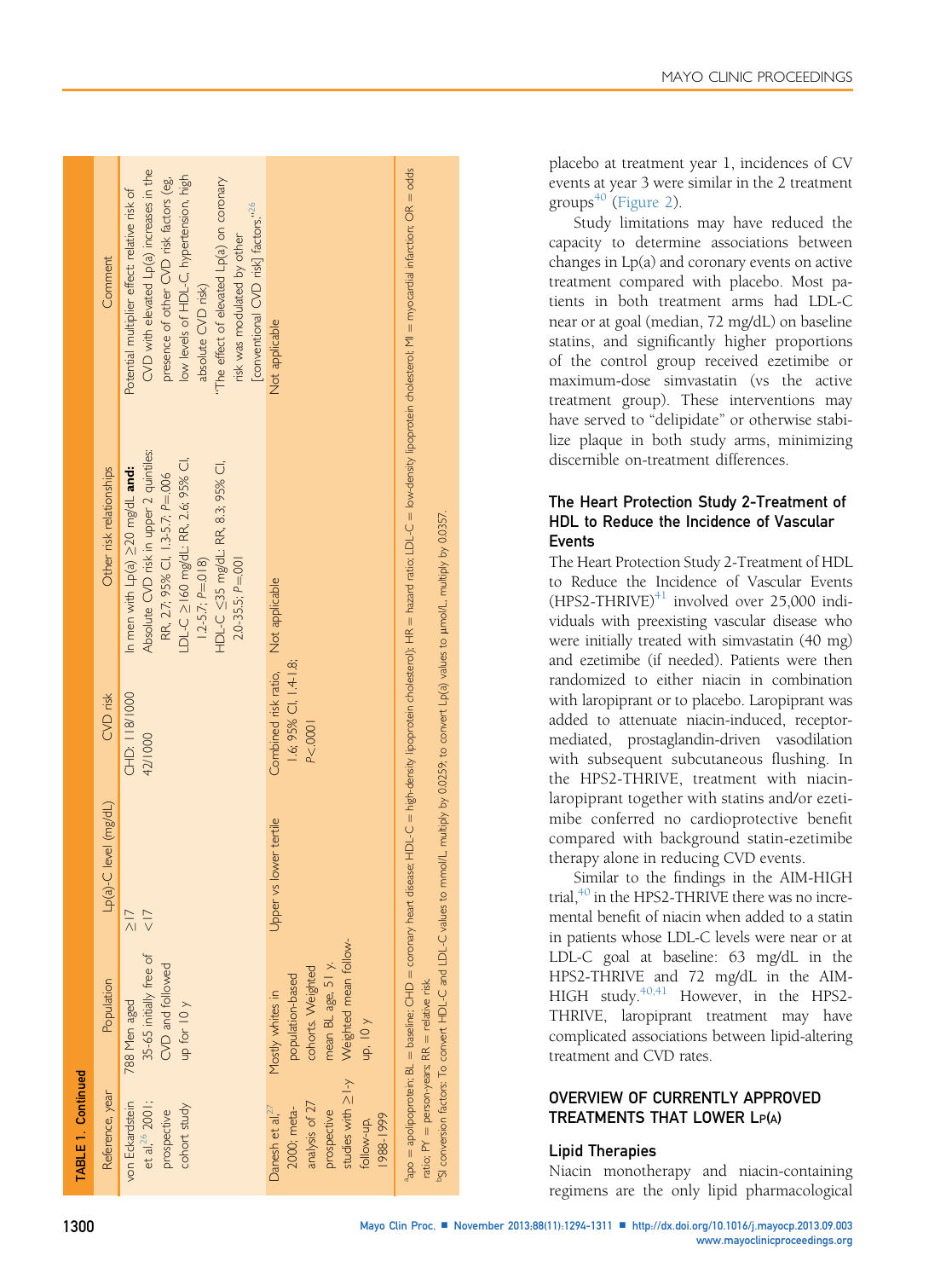<span id="page-7-0"></span>treatments that consistently, markedly, and dose-dependently lower Lp(a) and have been recognized as such by consensus clinical guideline panels. $42-44$  Percent lowering tends to be greater at higher baseline Lp(a) values. In clinical trials, niacin-containing regimens (with minimum daily niacin doses of  $\geq$ 1.0 g) reduced Lp(a) by approximately 7% to 40%. $45-61$  At daily doses of 1.0 g of niacin (among studies in which specific niacin dosing data are available), niacin-containing regimens reduced Lp(a) by approximately 5% to  $17\%$ .  $45-49,52,55,61$ 

Niacin therapy likely reduces Lp(a) by decreasing mobilization of free fatty acids from adipose tissues. Reduced trafficking of unesterified fatty acids to the liver may lower Lp(a) by attenuating hepatic synthesis of apo B. Niacin stimulates degradation of apo B-containing lipoproteins and decreases triglyceride synthesis by inhibiting diacylglycerol acyltransferase 2.<sup>[62](#page-15-0)</sup> Possibly because hepatic complexation of apo(a) to apo  $B_{100}$  is facilitated by intracellular triglyceride synthesis, niacin-dependent decreases in Lp(a) may be especially marked in patients with hypertriglyceridemia. It is also possible that niacin inhibits hepatocyte linkage of oxidized lipids to apo(a), generating a relatively benign species of apo(a).

### Estrogen or Hormone Replacement Therapy

Elevated Lp(a) is associated with increased coronary risk in both premenopausal and postmenopausal women.<sup>32,63</sup> However, as with the case for pharmacologically reducing Lp(a) in order to decrease CV risk in overall populations, the argument as related to postmenopausal women is controversial. A US Preventive Services Task Force recently issued a recommendation against routine use of hormone replacement therapy (HRT) to prevent chronic conditions, including unopposed estrogen to prevent  $CHD.<sup>64</sup>$  $CHD.<sup>64</sup>$  $CHD.<sup>64</sup>$ 

Clinical and observational studies in women with or without a history of CHD have shown potential increases in the risks of thromboembolic stroke, venous thromboembolism, and cholecystitis among women receiving HRT; these and other studies have largely excluded a role for long-term HRT to prevent chronic diseases, including CHD, in postmenopausal women.<sup>65-68</sup> The Heart and Estrogen/progestin



FIGURE 2. Effects of different pharmacotherapies on lipoprotein(a) cholesterol (Lp[a]-C) and the incidence of coronary heart disease (CHD).  $AIM-HIGH =$  Atherothrombosis Intervention in Metabolic Syndrome with Low HDL/High Triglycerides: Impact on Global Health;  $FATS = Familial$ Atherosclerosis Treatment Study;  $HATS = HDL-A$ therosclerosis Treatment Study; HERS  $=$  Heart and Estrogen/progestin Replacement Study (high-Lp[a] quartile subgroup);  $HRT =$  hormone replacement therapy.

Replacement Study (HERS), a major study of HRT for secondary prevention in postmenopausal women, did not find any decrease in overall CV risk with HRT despite lowering of Lp(a) vs placebo $^{65}$  (Figure 2).

Multivariate adjusted relative hazards of primary CHD events and coronary revascularization in the placebo group tended to be significantly higher among postmenopausal women with greater baseline Lp(a)-C levels (eg, in the fourth quartile [55.0-236.0 mg/ dL] compared with the first quartile [0-7.0 mg/dL];  $P \le 0.04$  for trends).<sup>[69](#page-16-0)</sup> Women with elevated  $Lp(a)$ —either above the median or in higher quartiles of the distributionderived greater potential cardioprotective effects from HRT than their counterparts with lower  $Lp(a)$  values; there was a significant interaction of baseline Lp(a), HRT treatment, and CHD risk. $69$ 

## OTHER NONPHARMACOLOGICAL INTERVENTION: LDL APHERESIS

Low-density lipoprotein apheresis is typically reserved for patients with profoundly elevated lipoprotein levels.[70](#page-16-0) Low-density lipoprotein apheresis techniques available in North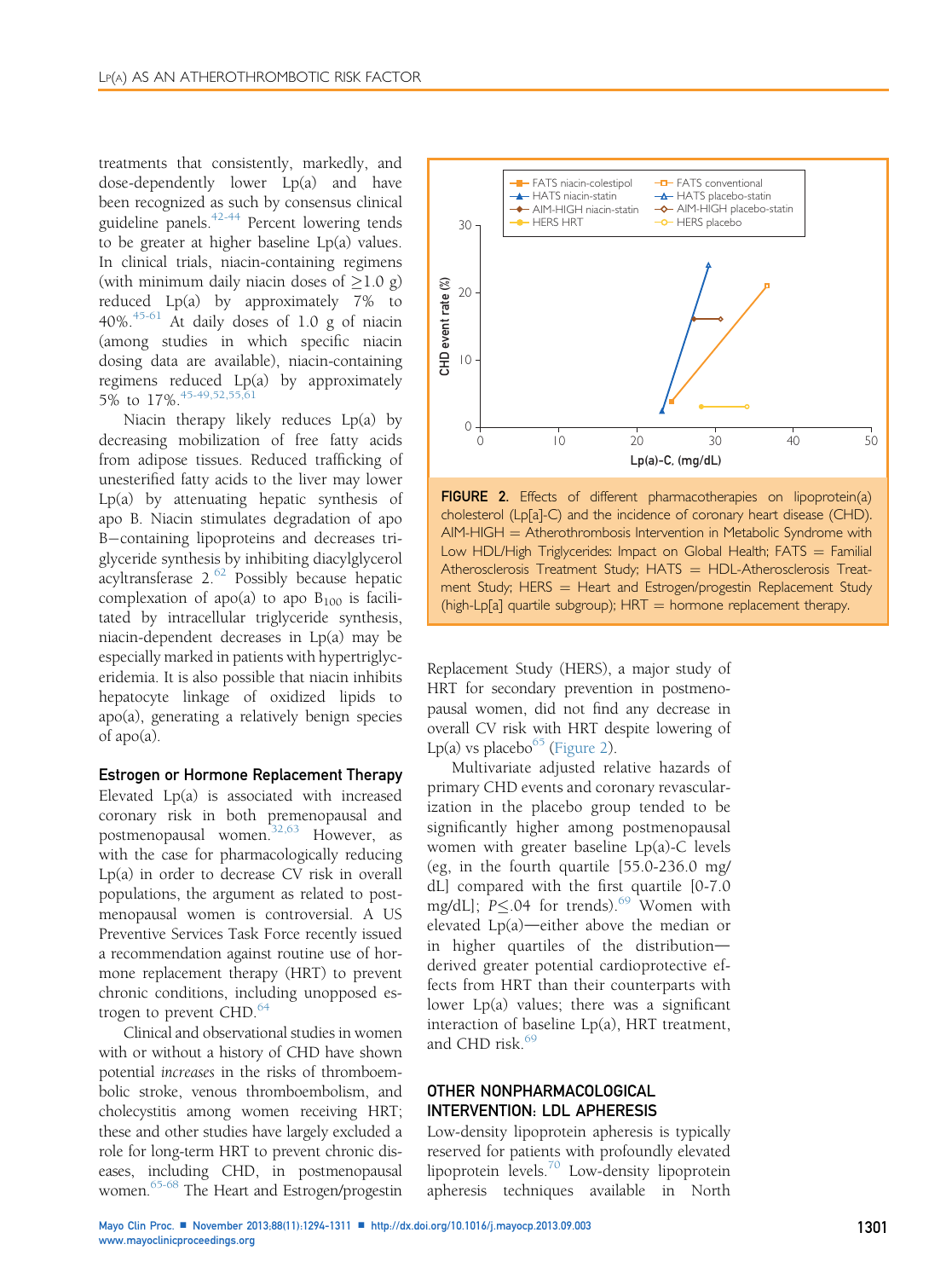America include dextran sulfate cellulose adsorption and heparin-induced extracorporeal LDL-C precipitation. Most LDL apheresis procedures are well tolerated, with maximum 5% incidences of most adverse events (including bradykinin-driven anaphylactoid responses and reductions in HDL-C). $\frac{70}{2}$  $\frac{70}{2}$  $\frac{70}{2}$ 

In the Low-Density Lipoprotein Apheresis Angioplasty Restenosis Trial, the rate of restenosis after percutaneous coronary intervention was 21% in 42 patients with at least 50% reductions in Lp(a), compared to 50% among 24 patients with lower percent reductions in Lp(a), using LDL apheresis via dextran sulfate cellulose adsorption  $(P<.05)^{71,72}$  $(P<.05)^{71,72}$  $(P<.05)^{71,72}$  After percutaneous coronary intervention, a restenosis rate of 12.5% was observed after LDL apheresis with adjunctive niacin-pravastatin that reduced Lp(a) by at least 50% compared to 53% with lower percent Lp(a) reductions.

#### SUGGESTED TREATMENT ALGORITHM

A new clinical algorithm to inform lipid-altering treatment decision making in patients with elevated Lp(a) focuses largely on consensus guidelines and synthesis of findings from recent studies [\(Figure 3\)](#page-9-0). While noting that niacin can lower Lp(a) by up to 30%, the National Cholesterol Education Program Adult Treatment Panel III stated that it was unclear whether such  $Lp(a)$ reductions induced by niacin decrease CHD risk: "the quantitative contribution of elevated Lp(a) to CHD risk beyond the major risk factors is uncertain. This uncertainty extends both to individuals and populations; in the latter, the frequency of elevated Lp(a) is not as high as for the major risk factors."<sup>[43](#page-15-0)</sup>

As mentioned previously, no RCT involving lipid pharmacotherapy has explicitly ascribed reduced CV risk specifically to the lowering of Lp(a) with either niacin or other pharmacotherapies. Given the strong evidence base supporting the cardioprotective benefits of lowering LDL-C with statins, and the multiplier effects on CV risk of elevated Lp(a) when in the presence of increased LDL-C levels, the first lipid treatment target should be to reduce LDL-C. A prospective cohort study at the Cleveland Clinic (a GeneBank study) revealed that the attributable risk of CV events associated with elevated Lp(a) is markedly attenuated in patients with LDL-C levels below 70 mg/dL after aggressive pharmacotherapy. $\frac{73}{3}$  $\frac{73}{3}$  $\frac{73}{3}$ 

Lipoprotein(a) screening can also improve discrimination and stratification of CV risk. Such testing should be conducted in patients with elevated LDL-C together with a personal or family history of premature CVD, familial hypercholesterolemia (FH), recurrent cardiovascular events despite maximum statin therapy, or insufficient LDL-C responses to statins [\(Figure 3\)](#page-9-0). If the Lp(a)-C level is at or above 30 mg/dL (>75th percentile in most population distributions), clinicians should institute maximum-potency statins or statin combinations (with sequestrants or ezetimibe) to decrease LDL-C levels to below 70 mg/dL or achieve a minimum 50% reduction in LDL-C. (However, further LDL-C reductions on treatment with either ezetimibe monotherapy or bile acid resins apart from cholestyramine have not been associated with significant incremental reductions in incidences of CVD.)

If the LDL-C level remains at or above 70 to 100 mg/dL, adding niacin, up to 2 g daily, is a rational approach to further reduce apo B100, which is a component of both LDL-C and Lp(a). Of note, niacin treatment is not recommended if patients are using highpotency statins and their LDL-C levels are already at goal (<70 mg/dL). Confirming the multiplier effect of elevated Lp(a) in the presence of elevated LDL-C were findings from the recent large angiographic study from the GeneBank program.<sup>[73](#page-16-0)</sup> Baseline Lp(a)-C levels of 30 mg/dL or above were significantly associated with 3-vessel/obstructive disease or major adverse coronary events (death, myocardial infarction, stroke, revascularization) in patients with LDL-C levels ranging from 70 to 100 mg/dL  $(P=.049)$  and above 100 mg/dL  $(P=.02)$  but not below 70 mg/dL  $(P=.77)$ .

In addition, in a recent subgroup analysis of the AIM-HIGH trial, baseline and on-treatment levels of Lp(a) significantly predicted CV events in each treatment group; however, extendedrelease niacin treatment reduced Lp(a) by 21% but did not significantly affect CV risk. $44$ Data from a larger subgroup analysis of the HPS2-THRIVE in patients with different levels of Lp(a) are eagerly awaited.

A recent systematic review and metaregression analysis of 11 RCTs including nearly 10,000 patients revealed that niacin treatment was associated with a significant decline in any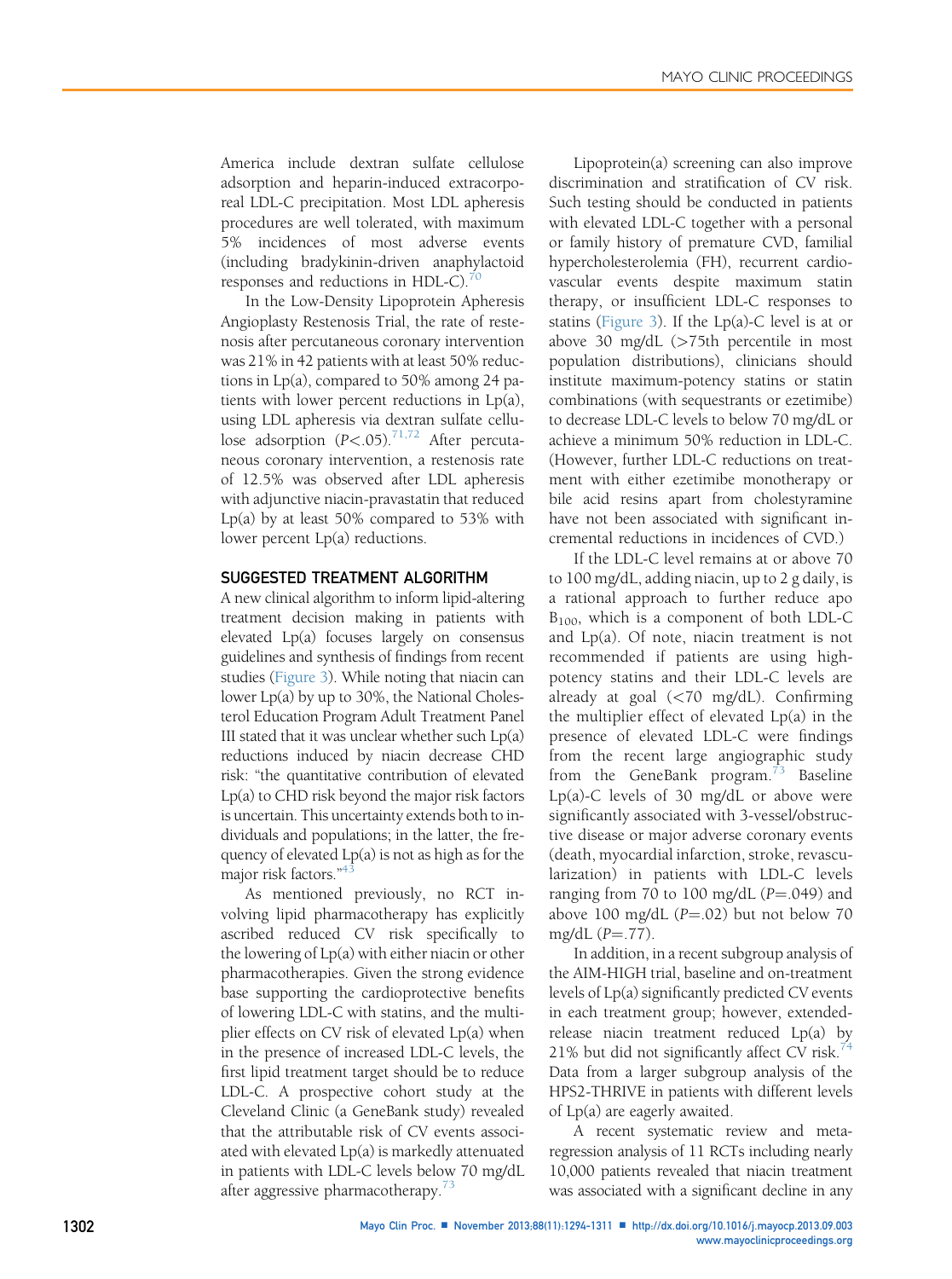<span id="page-9-0"></span>

FIGURE 3. Suggested clinical algorithm for assessment and treatment of elevated low-density lipoprotein cholesterol (LDL-C) and lipoprotein(a) cholesterol (Lp[a]-C) using major lipid-altering therapies to reduce cardiovascular risk. Elevated LDL-C should be the primary target of therapy. Because Lp(a) may mediate thrombogenic as well as atherogenic effects, some patients with elevated Lp(a) may be candidates for antiplatelet therapies (eg, aspirin). \*The optional category includes a 10-year Framingham risk score of 5% to 19% or a CHD risk equivalent. BAR = bile acid resin (sequestrant); CAI = cholesterol absorption inhibitor; CHD = coronary heart disease; CVD = cardiovascular disease; LDL = low-density lipoprotein; NCEP = National Cholesterol Education Program.

CHD (P=.02) or any CVD (P=.007) event.<sup>75</sup> However, the analysis included the AIM-HIGH study but not the HPS2-THRIVE. Subgroup analyses, potentially including patient segments with elevated Lp(a), may show incremental benefits of niacin when administered in combination regimens.<sup>76</sup> The Lp(a)-lowering effects of niacin must be weighed against potential adverse effects, many of which are time-limited/reversible in individual patients: flushing, gastrointestinal

disorders (eg, peptic ulcer), reduced insulin sensitivity, increased uric acid, and atrial fibrillation.

Returning to the algorithm, if the LDL-C level remains at 160 to 200 mg/dL or higher, or the patient has progressive CHD on maximal therapy, LDL apheresis should be considered. However, this use of LDL apheresis and its use to specifically lower Lp(a) have not been approved by the US Food and Drug Administration and are hence considered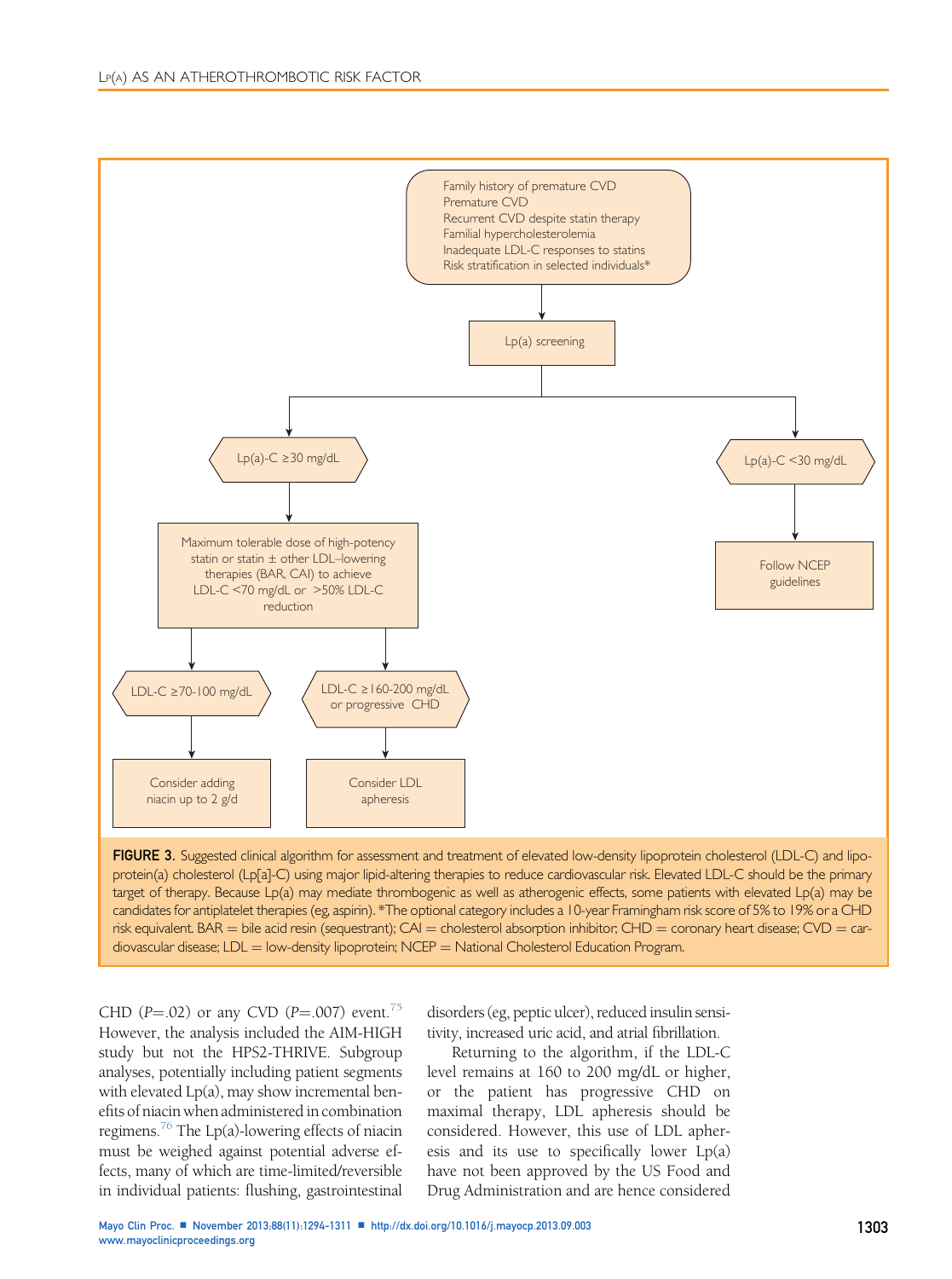off-label. A repeated Lp(a) measurement is generally not recommended in consensus guidelines but may be useful in evaluating responses to therapy.

A position statement by the National Lipid Association for patients with FH recommended that physicians consider LDL apheresis for patients using maximal drug therapy (1) whose LDL-C level is at least 200 mg/dL in the presence of 2 risk factors or a high Lp(a)-C level ( $\geq$ 50 mg/dL) and (2) who have LDL-C levels at or above 160 mg/dL and very high-risk characteristics, including established CHD, other CVD, or diabetes. $^{77}$  At this writing, LDL apheresis is not a widely available treatment.

The clinical algorithm identifies an  $Lp(a)-C$ level above 30 mg/dL as a threshold to institute high-potency statins to reduce LDL-C levels to below 70 mg/dL (or to attain at least a 50% LDL-C reduction) in order to minimize CVD risk. If high-intensity statin therapy is inadequate to achieve this goal, then other evidence-based LDL-lowering therapies should be considered in combination with statins. If LDL-C values remain above 70 to 100 mg/dL despite highintensity statin therapy with or without other LDL-lowering therapies, then niacin therapy should be contemplated as a further means to reduce all apo B-containing lipoproteins, including LDL and Lp(a). The algorithm thus represents a stepped-care approach to minimize the residual risk conferred by an elevated Lp(a) level. The role of  $Lp(a)$  screening is not specifically part of a strategy to reduce CVD risk by lowering Lp(a) but rather a way to identify patients who warrant more aggressive overall lipid-lowering therapy to reduce all apo B-containing lipoproteins.

According to the European Atherosclerosis Society, Lp(a)-C should be lowered to below the 80th percentile, or less than 50 mg/dL, using niacin in patients with the characteristics noted previously, including FH and recurrent CVD<sup>[42](#page-15-0)</sup> ([Figure 3](#page-9-0)). However, desirable Lp(a)-C levels may be closer to below 30 or 40 mg/dL. When the Lp(a)-C level is above 30 mg/dL and the Lp(a) particle (Lp [a]-P) level is above 72 nmol/L (mean conversion factor of  $2.4:1^{78}$  $2.4:1^{78}$  $2.4:1^{78}$ , the patient should be considered at elevated atherosclerotic and thrombogenic risk and may be a candidate for antiplatelet (aspirin), as well as lipidaltering, therapy. (See the "Lp(a) Measurement Issues" section for further information about assaying different Lp[a] subfractions.)

In a meta-analysis, a US Preventive Services Task Force panel also identified an Lp(a)-C level of 30 mg/dL as a potential decision limit, noting that the relative risk of CHD increased by nearly 60% in those with levels above (vs below) this threshold.<sup>[79,80](#page-16-0)</sup> Some clinical laboratories use 30 mg/dL as a cut point to define elevated Lp(a)-C. A single Lp(a)-C measure below 25 mg/dL largely rules out elevated Lp(a) as a contributor to advanced CV risk in an individual. Recent guidelines from the Canadian Cardiovascular Society also noted that Lp(a)-C levels above 30 mg/dL are associated with increased CV risk.<sup>[81](#page-16-0)</sup>

Recently reported data from the Copenhagen City Heart Study (CCHS) indicated that the presence of extremely elevated Lp(a)- C—above the 80th percentile  $(>47 \text{ mg/dL})$  significantly enhanced prediction of coronary events compared with existing conventional CHD risk factors alone. $82$  As shown in the algorithm, Lp(a) can be measured in order to further stratify selected individuals with intermediaterisk profiles, including a 10-year Framingham risk score of 5% to 19% or a CHD risk equivalent. Given the findings from the CCHS, it is plausible that the presence of an  $Lp(a)-C$  level above the 80th percentile (>50 mg/dL) could move such an intermediate-risk patient into the secondary prevention category, warranting more aggressive apo B-lowering therapy via statins and/or niacin. The CCHS data could also potentially support the use of a higher  $Lp(a)-C$  cut point (ie,  $>80$ th percentile;  $\geq$  50 mg/dL) to predict CHD and inform clinical decisions.

LPA genotyping may assist in determining the presence of allelic gene variants (eg, rs3798220, rs10455872, rs9457951, rs41272110) that may be associated with increased Lp(a) levels and/or elevated CV risk. The presence of these SNPs could, in theory, signal a potential benefit from more intensive treatment of Lp(a) and LDL-C, either to lower levels or to higher absolute decreases (mg/dL) from baseline. Patients with these gene variants (including carriers) may also benefit from addition of aspirin or other antiplatelet therapies to reduce coronary events; a precedent for this strategy was established in both the Women's Health Study and the Atherosclerosis in Communities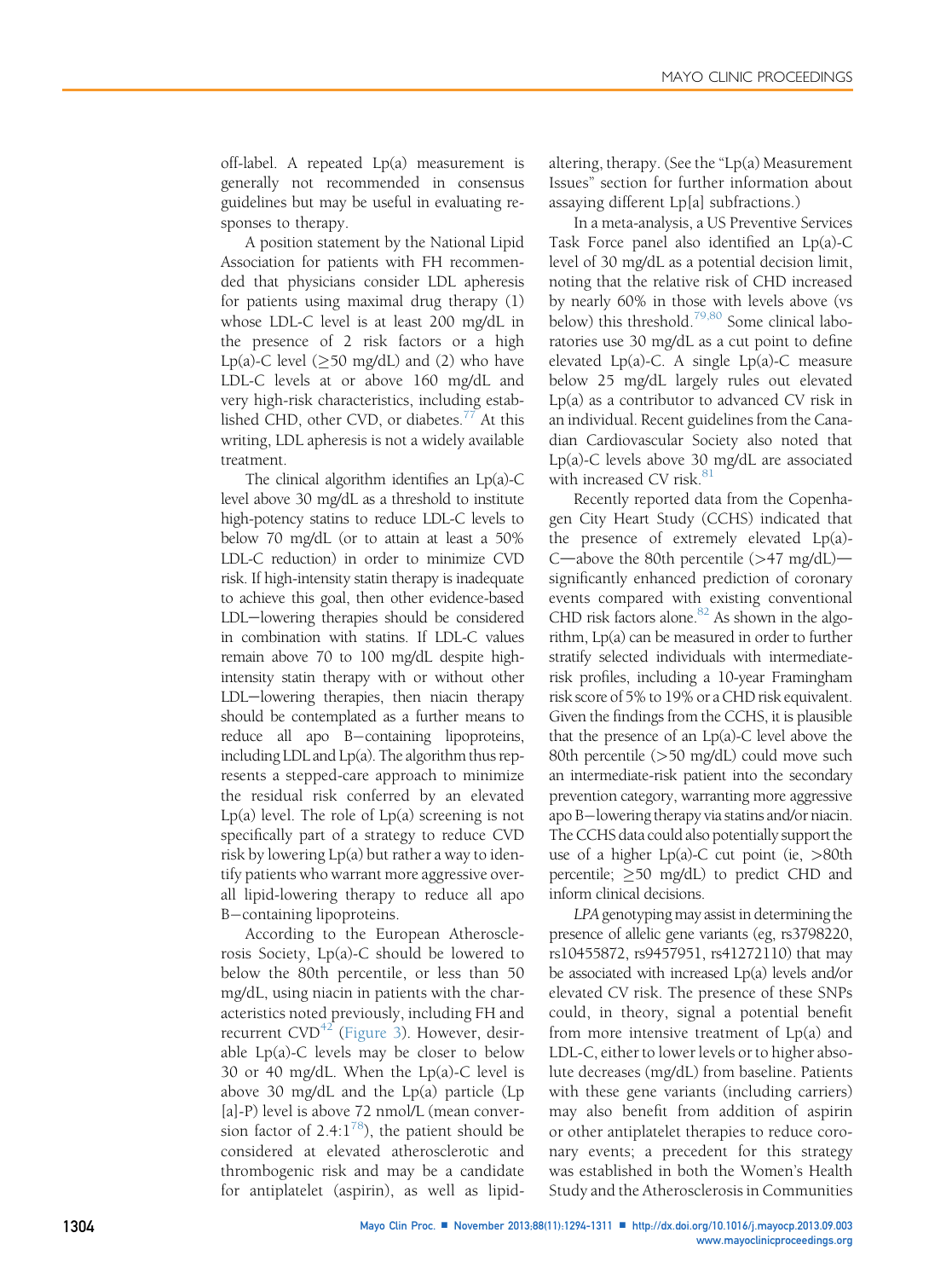(ARIC) trial. In these studies, carriers of the rs3798220 allele experienced a significant decrease in coronary events while receiving aspirin therapy, whereas noncarriers did not.[83-86](#page-16-0)

In summary, the clinical algorithm presented in this article is consistent with the National Cholesterol Education Program Adult Treatment Panel III view that measuring Lp(a) is an option that may help to further risk stratify patients with a "strong family history of premature CHD or...with...familial hypercholesterolemia." [43](#page-15-0) Among such patients, "an elevated Lp(a)...presents the option to raise a person's risk to a higher level...The finding of a high Lp(a) could count as a sec-ond risk factor"<sup>[43](#page-15-0)</sup> to warrant treatment of LDL-C to a lower target.

#### LP(A) MEASUREMENT ISSUES

For decades, issues surrounding Lp(a) measurement and standardization have complicated interpretations of Lp(a) levels in the context of CVD risk. In addition, most clinical laboratories have used various methods of reporting Lp(a) levels that have been confusing to clinicians. Some clinical laboratories are still reporting Lp(a) mass, whereas others report  $Lp(a)-C$ , Lp(a) protein, or Lp(a)-P. This variability has created confusion for clinicians who are not knowledgeable about how clinical laboratories measure and report Lp(a) values. Over the years, several efforts have been undertaken to enhance standardization of the measurement and reporting of Lp(a) levels.

A National Heart, Lung, and Blood Institute panel advocated expression of Lp(a) levels in nmol/L of protein, in order to capture the total number of  $Lp(a)$ -Ps (by analogy to apo B signifying the total number of atherogenic lipoprotein particles). According to the National Heart, Lung, and Blood Institute, Lp(a) levels above the 75th percentile are associated with increased CV risk; in whites (in the Framingham Heart Study), this percentile translates to above 75 nmol/L of Lp(a) protein.<sup>[44](#page-15-0)</sup> If an  $apo(a)$  isoform-sensitive assay is used,  $Lp(a)$ protein values above 50 nmol/L should be retested, according to validated methods, by a referral laboratory.

Most available assays to evaluate Lp(a) levels include an immune/antibody component (eg, immunonephelometry, immunoturbidimetry,

latex immunoassays). The recent European Atherosclerosis Society guidelines recommended the use of assays with coefficients of variation below 10% that are also economically priced and accurate. $42$ 

Immunoassays, other methods of quantifying Lp(a) (eg, vertical auto profile,  $\beta$ -lipoprotein cholesterol quantitation with polycations $87-89$ ), and protocols for phlebotomy and plasma storage should be standardized for quality control, including the use of an Lp(a) preparation approved as a secondary reference by international agencies (World Health Organization, International Federation of Clinical Chemistry). The current International Federation of Clinical Chemistry reference material, with an assigned value of 107 nmol/L for Lp(a) protein, should be used to calibrate assays. Manufacturers of assays for Lp(a) should seek to minimize the effects of apo(a) size on  $Lp(a)$  levels.<sup>[90](#page-16-0)</sup>

An early assay (Northwest Lipid Research Laboratories) with accuracy not influenced by the heterogeneity of apo(a) isoform size utilized a monoclonal antibody targeted against a unique apo(a) epitope (within KIV-9 and not within the variable part of the protein sequence); the monoclonal antibody was then used to generate an enzyme-linked immunosorbent assay. This assay specifically and size-independently measures Lp(a)-P number in SI units (mol/L or similar units such as  $nmol/L$ ).  $91$ 

Total Lp(a) mass can also be measured. One validated, high-quality assay is the Denka-Seiken immunoturbidimetric assay (Atherotech Diagnostics Lab; Berkeley Extended-Range Lp[a] Test). Results are expressed in mg/dL, and the coefficient of variation is less than 3%. Lipoprotein(a)-C can be measured with density-gradient tests such as vertical auto profile or  $\beta$ -lipoprotein cholesterol quantitation with polycations.<sup>[88,89](#page-16-0)</sup> A lipoprotein quantitative immunofixation electrophoresis assay developed by Health Diagnostic Laboratory, Inc measured Lp(a)-P number in a manner that correlated strongly with a research methodology but not with the Denka-Seiken Lp(a) mass assay, most likely because the mass assay is sensitive to size variations in  $apo(a)$  isoforms. Electrophoresis is highly specific  $(\sim 93\%)$  but not sensitive (60%) for Lp(a) mass exceeding 30 mg/dL. $^{92}$  $^{92}$  $^{92}$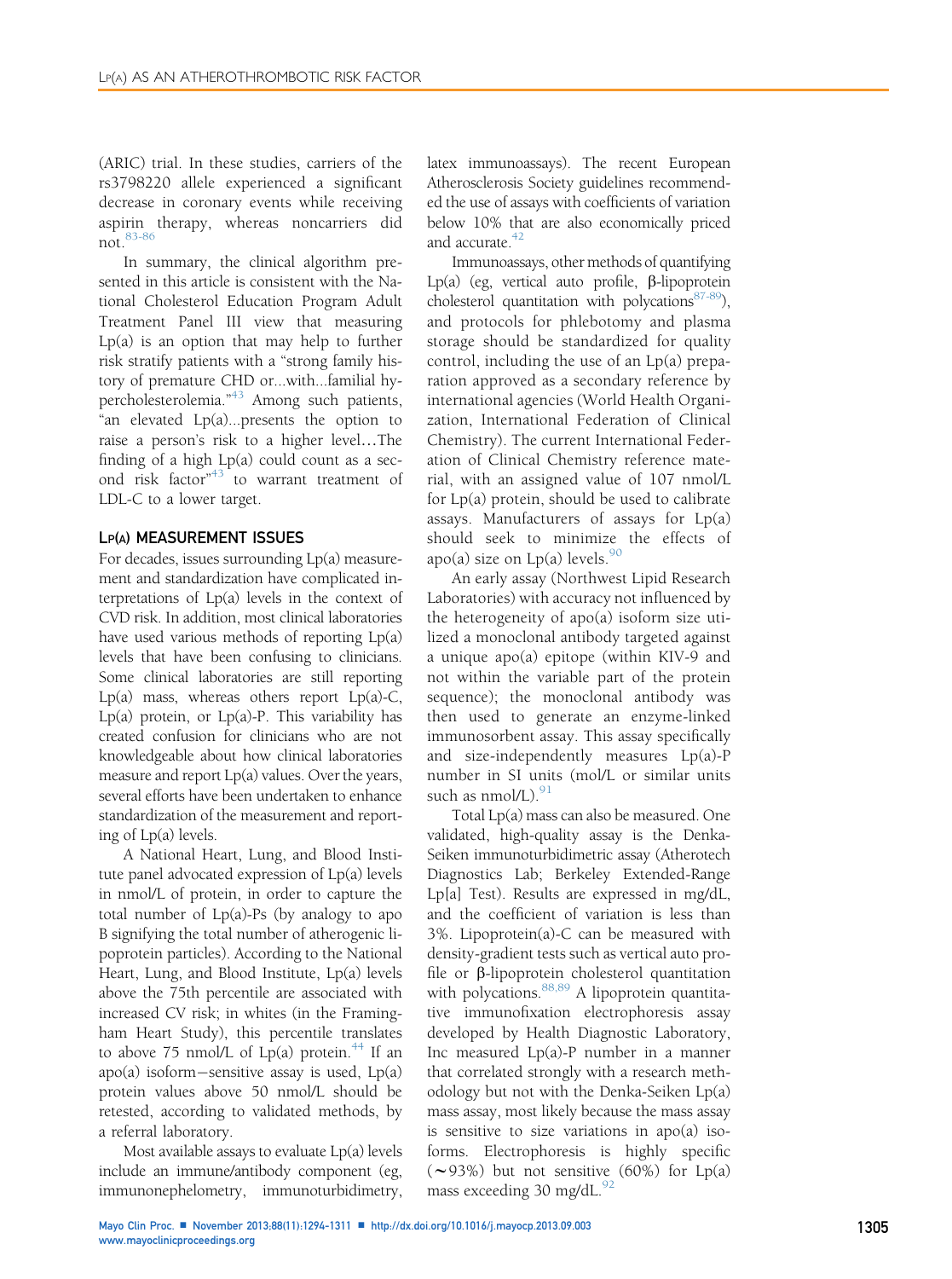One way to help discriminate CV risk associated with elevated Lp(a) is to obtain measures of both  $Lp(a)$ -P and  $Lp(a)$ -C. Evidence suggests that  $Lp(a)$ -P and  $Lp(a)$ -C are complementary subfractions in terms of conferring CV risk. In one study, the ratio of Lp(a)-C to  $Lp(a)$ -P was 0.46 in healthy individuals, 1.40 in those with Lp(a)-C above the upper limit of normal (10 mg/dL), 0.06 in those with Lp(a)-P above the upper limit of normal (70 nmol/L), and 0.08 in those with elevations in both fractions.<sup>[93](#page-16-0)</sup>

Assays of Lp(a) fractions were developed by Joseph P. McConnell, PhD, of the Mayo Clinic and Mayo Foundation for Medical Education and Research. Two patients may have identical levels of Lp(a) mass, but in the patient with smaller Lp(a) containing lower-molecularweight apo(a) isoforms (the liver secretes smaller apo[a] particles more readily than larger ones), greater amounts of cholesterol are trafficked by  $Lp(a)$ , and hence  $Lp(a)$  elevations may be potentially more atherosclerotic and thrombogenic. The patient with an Lp(a)-C level of at least 30 mg/dL (75th percentile population risk cut point) and elevated Lp(a) mass may be at particularly elevated CV risk. On the other hand, in the presence of predominantly large apo(a) isoforms, an Lp(a)-C level of 30 mg/dL places a patient at only the 50th percentile of CV risk. Protocols for quantification of different apo(a) isoforms (including heterogeneous kringle architectures) have been developed by Drs Marlys Koschinsky and Santica Marcovina.<sup>[88,90](#page-16-0)</sup> However, the relative prognostic utility of assaying Lp(a) by particle number (Lp[a]-P), cholesterol (Lp[a]-C), or mass remains controversial at this writing. In one clinical trial reported by McConnell et al,  $94$  Lp(a)-C was an independent predictor of angiographic CHD and CVD events, whereas Lp(a) mass was not an independent risk factor for these outcomes.

# THE WAY FORWARD

To inform controversies surrounding Lp(a), prospective RCTs are being conducted to determine whether pharmacotherapies that lower Lp(a) also decrease CV risk $^{95-103}$  $^{95-103}$  $^{95-103}$  [\(Table 2\)](#page-13-0). As mentioned previously, the HPS2-THRIVE reported that treatment with niacin-laropiprant together with statins and/or ezetimibe conferred no cardioprotective benefit compared with background statin-ezetimibe therapy alone in reducing CV events. $^{41}$  However, it is possible that patients with elevated Lp(a) at baseline experienced special benefits of the combination niacin regimen, but the number of such individuals may be insufficient to draw statistically valid conclusions. Published results of this clinical trial are eagerly awaited. Trials evaluating investigational agents that also lower Lp(a) [\(Table 2\)](#page-13-0) may be useful in future efforts to determine the role of on-treatment changes in Lp(a) compared with other lipids in preventing CVD.

#### **CONCLUSION**

Lipoprotein(a) is a genetic, causal risk factor for CVD. Population-based studies have determined that there is a continuous, graded association between Lp(a) levels and CV risk that is somewhat less marked compared with the association of elevated LDL-C and such risk. Partly because both Lp(a) and LDL-C contain the atherogenic moiety apo  $B_{100}$ , there is a multiplier effect such that CV risk is synergistically increased when both lipoproteins are elevated; conversely, elevated Lp(a) becomes more clinically innocuous when accompanied by lower levels of LDL-C (<70 mg/dL after maximum statins). Elevated LDL-C (or apo B) should always be targeted for lipid-modifying therapy before treating elevated Lp(a).

Niacin reduces Lp(a) by up to 40% and has been identified by consensus treatment panels as the only medication that consistently lowers Lp(a). Because niacin treatment can reduce the apo  $B_{100}$  component of both LDL and Lp(a), such therapy is a rational alternative in the presence of refractorily elevated LDL-C despite maximum-dose statins or statin combination therapy. Further clinical trials are needed to determine if reductions in CV risk can be specifically ascribed to on-treatment changes in Lp(a).

#### ACKNOWLEDGMENTS

Assistance in research and manuscript preparation was provided by Stephen W. Gutkin, BA, of Rete Biomedical Communications Corp. and funded by AbbVie. AbbVie was given the opportunity to review the final draft. Dr Jacobson had complete autonomy over decisions concerning manuscript content and did not receive compensation from AbbVie.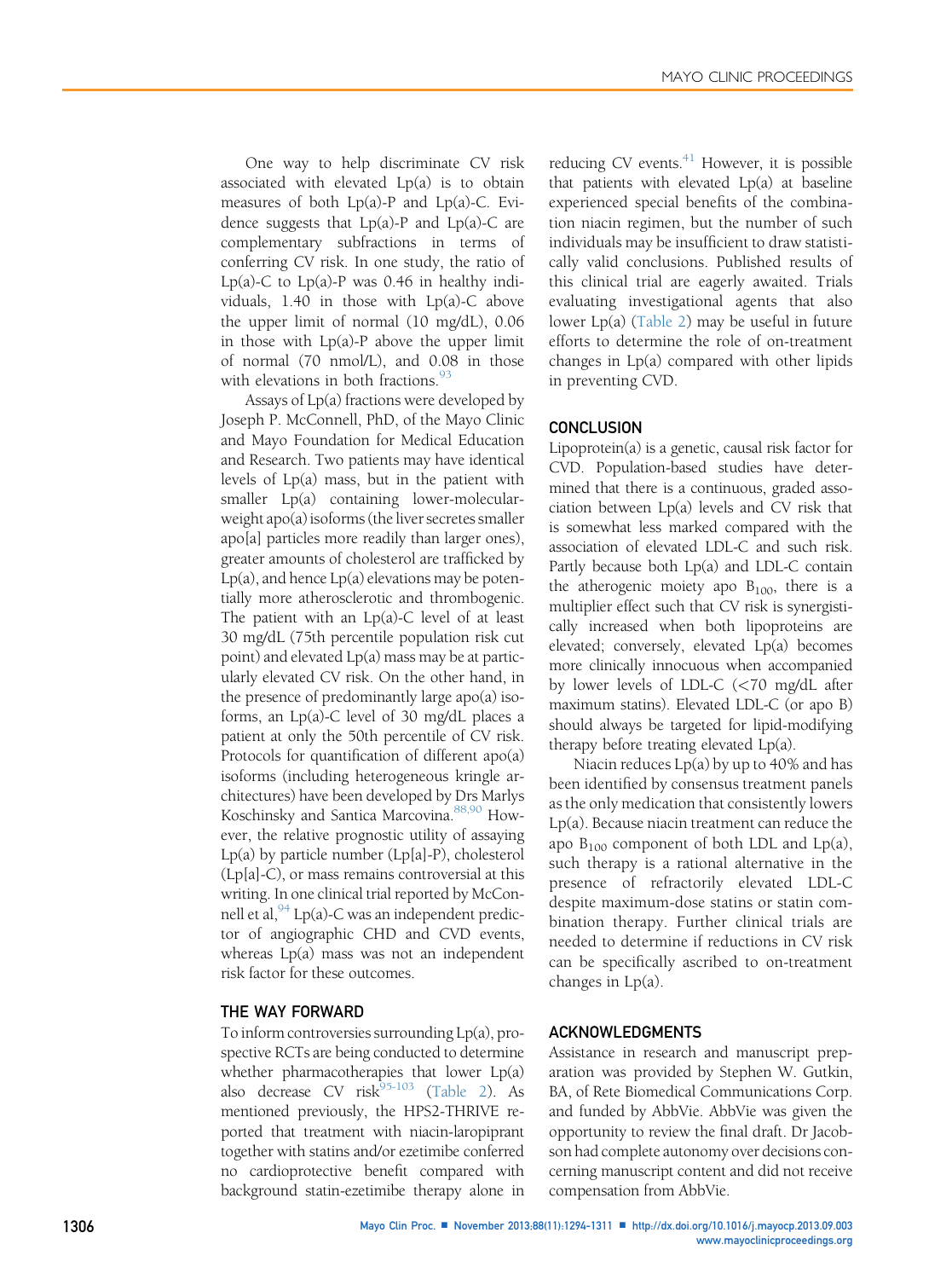| Agent; study<br>(clinicaltrials.gov<br>identifier)<br>Approved<br>Niacin regimens;<br><b>NICOLa</b><br>(NCT00633698) | Study setting/design<br>(status)<br>German phase 3<br><b>RCT</b><br>(recruitment                     | see e. ongoing omnout mais mini maom ana omor imosing<br><b>Patients</b><br>$Lp(a)-C > 30$ mg/dL,<br>TG <400 mg/dL<br>with or without      | Treatments<br>ERN 0.5-2.0 $g +$ ongoing<br>statin vs Pbo $+$ ongoing               | Main outcome measures<br>Primary: Percent change in<br>Lp(a)<br>statin (at stable doses) for Secondary: Percent change in                                                                                               | Comment<br>Other: adverse<br>clinical events,<br>HR-QOL,                  |
|----------------------------------------------------------------------------------------------------------------------|------------------------------------------------------------------------------------------------------|--------------------------------------------------------------------------------------------------------------------------------------------|------------------------------------------------------------------------------------|-------------------------------------------------------------------------------------------------------------------------------------------------------------------------------------------------------------------------|---------------------------------------------------------------------------|
| Niacin regimens;<br>Effect of Niacin in<br>the Lipoprotein(a)<br>Concentration<br>(NCT01321034)                      | status unknown)<br>Spanish phase 4<br>open-label trial<br>(completed)                                | <b>CVD</b><br>LDL-C 70-190<br>$mg/dL +$<br>Lp(a) < 30<br>("normal"),<br>30-60 ("high"),<br>or $>60$ ("very<br>high") mg/dL                 | 20 wk<br>ERN/LRPT 1-2 g/20-40<br>mg for 12 wk                                      | LDL-C, HDL-C, TG,<br>blood glucose<br>Primary: Absolute and<br>relative change in Lp(a)<br>stratified by $BL Lp(a)$<br>Secondary: Percent change in<br>Lp(a) stratified by number<br>of KIV-2 repeats in apo(a)<br>gene | disease-related<br>costs<br>None                                          |
| Investigational<br>ASO (MPMN<br>[ISIS 301012]);<br>FOCUS FH95,96<br>(NCT01475825)                                    | North American<br>phase 3 RCT<br>(recruiting)                                                        | Severe HeFH (LDL-C Weekly SC:<br>$>$ 200 mg/dL [with<br>CHD] or $\geq$ 300<br>mg/dL)                                                       | MPMN 200 mg 1 x/wk or<br>MPMN 70 mg 3x/wk<br>vs Pbo for each (each<br>for $60$ wk) | Primary: Percent change in<br>LDL-C<br>Secondary: Percent change in Frequencies of<br>Lp(a)                                                                                                                             | Other: Percent<br>change in apo B<br>adverse events<br>and injection-site |
| CETP inhibitor<br>(ANA);<br>REVEAL <sup>97-102</sup><br>(NCT01252953)                                                | International<br>(Europe, UK,<br>Scandinavia, Asia,<br>North America)<br>Phase 3 RCT<br>(recruiting) | $\geq$ 50 y + MI history,<br>CBVD, PVD, or<br>$DM +$<br>symptomatic CHD                                                                    | ANA 100 mg/d (or<br>$Pbo$ ) + statins for<br>4y                                    | Primary: Major coronary<br>events (coronary death,<br>MI, coronary<br>revascularization)                                                                                                                                | reactions<br>Other: Percent<br>change in lipids/<br>lipoproteins          |
| PCSK9 mAb<br>(REGN727/<br>SAR236553);<br><b>ODYSSEY</b><br>$FH$ <sup><math>1^{103}</math></sup><br>(NCT01623115)     | US and South<br>African phase 3<br>RCT (recruiting)                                                  | HeFH not adequately PCSK9 mAb (vs Pbo)<br>controlled on LMT:<br>LDL-C $\geq$ 70 mg/dL<br>with CVD or LDL-C<br>$>$ 100 mg/dL<br>without CVD | $SC +$ ongoing LMT<br>for up to 24-88 wk                                           | Primary: Percent change in<br>LDL-C up to 24 wk<br>Secondary: Percent change in<br>other lipids/lipoproteins<br>up to 78 wk                                                                                             | None                                                                      |
| PCSK9 mAb<br>(REGN727/<br>SAR236553);<br><b>ODYSSEY</b><br>Outcomes <sup>103</sup><br>(NCT01663402)                  | US phase 3 RCT<br>(recruiting)                                                                       | $\geq$ 40 y + hospitalized<br>for acute coronary<br>syndrome within<br>prior 16 wk                                                         | PCSK9 mAb (vs Pbo)<br>$SC +$ ongoing LMT<br>for up to 280 wk                       | Primary: Time to first major Other: Percent<br>CVD event                                                                                                                                                                | change in lipids/<br>lipoproteins                                         |

## <span id="page-13-0"></span>TABLE 2. Ongoing Clinical Trials With Niacin and Other Investigational Agents That Lower Lipoprotein(a)a,b

 $a^a$ ANA = anacetrapib; apo = apolipoprotein; ASO = antisense oligonucleotide; BL = baseline; CBVD = cerebrovascular disease; CETP = cholesteryl ester transfer protein;  $CHD =$  coronary heart disease;  $CVD =$  cardiovascular disease;  $DM =$  diabetes mellitus;  $ERN =$  extended-release niacin; FOCUS FH  $=$  Study of the Safety and Efficacy of Two Different Regimens of Mipomersen in Patients With Familial Hypercholesterolemia and Inadequately Controlled Low-Density Lipoprotein Cholesterol; HDL-C = high-density lipoprotein cholesterol; HeFH = heterozygous familial hypercholesterolemia; HR-QOL = health-related quality of life; KIV-2 = kringle IV type 2; LDL-C = lowdensity lipoprotein cholesterol; LMT = lipid-modifying (drug) therapy; Lp(a) = lipoprotein(a); LRPT = laropiprant; mAb = human monoclonal antibody; MI = myocardial infarction; MPMN = mipomersen; NICOLa = Evaluation of the Effect of NICOtinic Acid (Niacin) on Elevated Lipoprotein(a) Levels; ODYSSEY FH I = Efficacy and Safety of Alirocumab SAR236553 (REGN727) Versus Placebo on Top of Lipid-Modifying Therapy in Patients With Heterozygous Familial Hypercholesterolemia Not Adequately Controlled With Their Lipid-Modifying Therapy; ODYSSEY Outcomes = Evaluation of Cardiovascular Outcomes After an Acute Coronary Syndrome During Treatment With Alirocumab SAR236553 (REGN727); Pbo = placebo; PCSK9 = proprotein convertase subtilisin/kexin type 9; PVD = peripheral vascular disease; RCT = randomized  $p$ lacebo-controlled trial; REVEAL = Randomized EValuation of the Effects of Anacetrapib Through Lipid-modification;  $SC =$  subcutaneous;  $TG =$  triglycerides. <sup>b</sup>SI conversion factors: To convert Lp(a) values to umol/L, multiply by 0.0357; to convert triglyceride values to mmol/L, multiple by 1.8; to convert LDL-C values to mmol/L, multiply by 0.0259.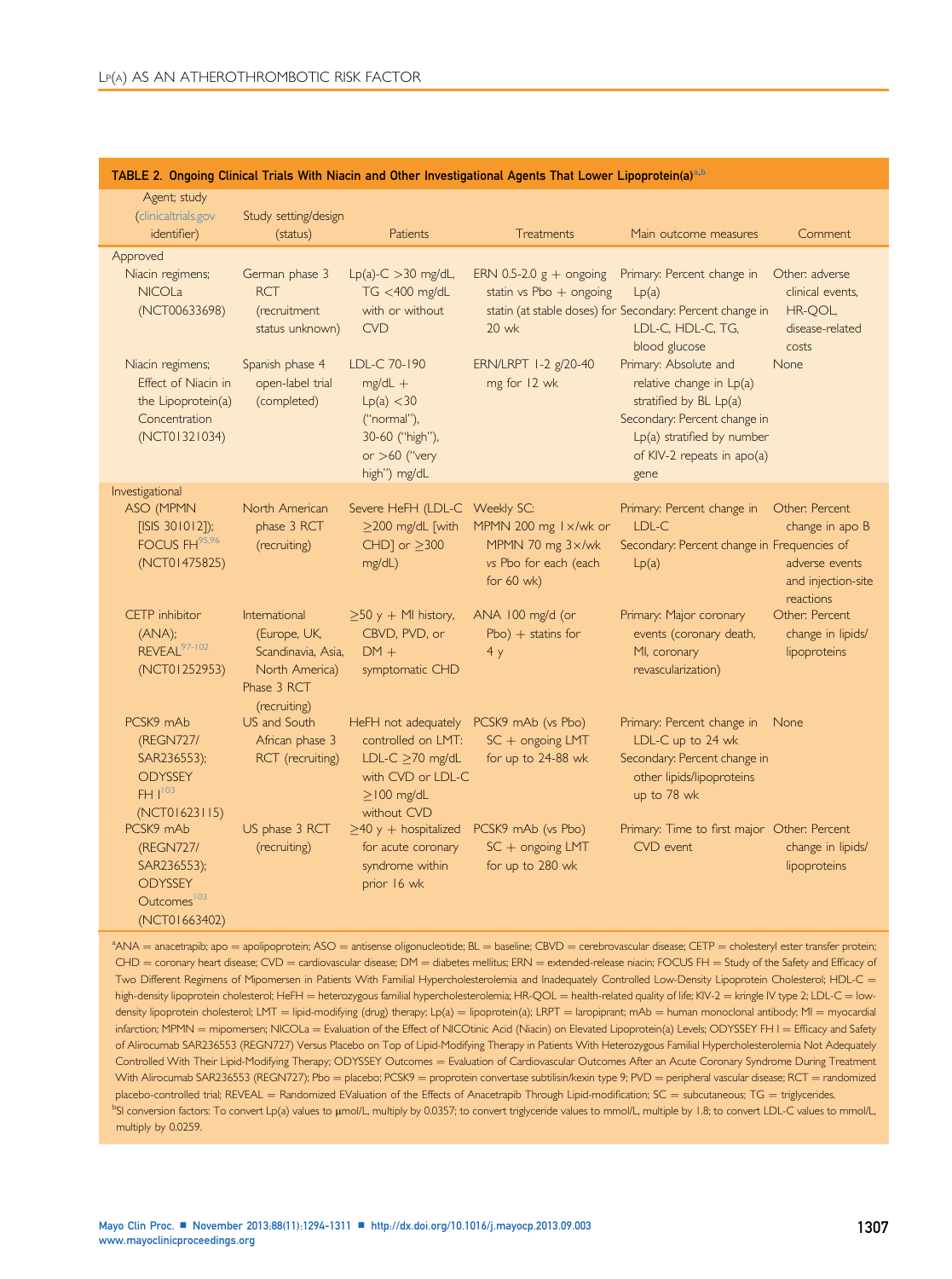<span id="page-14-0"></span>Abbreviations and Acronyms:  $AIM-HIGH$  = Atherothrombosis Intervention in Metabolic Syndrome with Low HDL/High Triglycerides: Impact on Global Health Outcomes;  $apo = apolipoprotein$ ; CCHS = Copenhagen City Heart Study;  $CHD =$  coronary heart disease;  $CV =$  cardiovascular;  $CVD = CV$  disease;  $FH =$  familial hypercholesterolemia; HDL-C = high-density lipoprotein cholesterol; HPS2-THRIVE = Heart Protection Study 2-Treatment of HDL to Reduce the Incidence of Vascular Events; HRT = hormone replacement therapy;  $KIV-2 =$  kringle IV type 2; LDL = low-density lipoprotein; LDL-C = LDL cholesterol;  $Lp(a)$  = lipoprotein(a);  $Lp(a)-C = Lp(a)$  cholesterol;  $Lp(a)-P = Lp(a)$  particle;  $PN =$  pentanucleotide; RCT = randomized controlled trial;  $SNP =$  single-nucleotide polymorphism

Potential Competing Interests: Dr Jacobson has served as a consultant for AbbVie Inc, Amarin Corporation, AstraZeneca, GlaxoSmithKline, Merck & Co, Inc, and Regeneron Pharmaceuticals, Inc.

Correspondence: Address to Terry A. Jacobson, MD, Office of Health Promotion and Disease Prevention, Department of Medicine, Emory University, Faculty Office Building, 49 Jesse Hill Jr Dr SE, Atlanta, GA 30303 [\(tjaco02@emory.edu](mailto:tjaco02@emory.edu)).

#### **REFERENCES**

- 1. Bennet A, Di Angelantonio E, Erqou S, et al. Lipoprotein(a) levels and risk of future coronary heart disease: large-scale prospective data [published corrections appear in Arch Intern Med. 2008;168(10):1089 and Arch Intern Med. 2008; 168(10):1096]. Arch Intern Med. 2008;168(6):598-608.
- 2. Kamstrup PR, Tybjaerg-Hansen A, Steffensen R, Nordestgaard BG. Genetically elevated lipoprotein(a) and increased risk of myocardial infarction. JAMA. 2009;301(22):2331-2339.
- 3. Suk Danik J, Rifai N, Buring JE, Ridker PM. Lipoprotein(a), measured with an assay independent of apolipoprotein(a) isoform size, and risk of future cardiovascular events among initially healthy women. JAMA. 2006;296(11):1363-1370.
- 4. Berg K, Dahlén G, Christophersen B, Cook T, Kjekshus J, Pedersen T. Lp(a) lipoprotein level predicts survival and major coronary events in the Scandinavian Simvastatin Survival Study. Clin Genet. 1997;52(5):254-261.
- 5. Berg K. A new serum type system in man-the Lp system. Acta Pathol Microbiol Scand. 1963;59(3):369-382.
- 6. Krempler F, Kostner GM, Bolzano K, Sandhofer F. Turnover of lipoprotein (a) in man. J Clin Invest. 1980;65(6):1483-1490.
- 7. Scanu AM. Lp(a) lipoprotein-coping with heterogeneity. N Engl J Med. 2003;349(22):2089-2090.
- 8. Siekmeier R, Scharnagl H, Kostner GM, Grammer T, Stojakovic T, März W. Variation of Lp(a) plasma concentrations in health and disease. Open Clin Chem J. 2010;3:72-79.
- 9. Frank S, Hrzenjak A, Blaschitz A, Dohr G, Kostner GM. Role of various tissues in apo(a) fragmentation and excretion of fragments by the kidney. Eur J Clin Invest. 2001;31(6):504-512.
- 10. Tsimikas S, Brilakis ES, Miller ER, et al. Oxidized phospholipids, Lp(a) lipoprotein, and coronary artery disease. N Engl J Med. 2005;353(1):46-57.
- 11. Marcovina SM, Albers JJ, Wijsman E, Zhang Z, Chapman NH, Kennedy H. Differences in Lp[a] concentrations and apo[a] polymorphs between black and white Americans. J Lipid Res. 1996;37(12):2569-2585.
- 12. Sandholzer C, Hallman DM, Saha N, et al. Effects of the apolipoprotein(a) size polymorphism on the lipoprotein(a) concentration in 7 ethnic groups. Hum Genet. 1991;86(6):607-614.
- 13. Luke MM, Kane JP, Liu DM, et al. A polymorphism in the protease-like domain of apolipoprotein(a) is associated with severe coronary artery disease. Arterioscler Thromb Vasc Biol. 2007;27(9):2030-2036.
- 14. Edelstein C, Italia JA, Scanu AM. Polymorphonuclear cells isolated from human peripheral blood cleave lipoprotein(a) and apolipoprotein(a) at multiple interkringle sites via the enzyme elastase: generation of mini-Lp(a) particles and apo(a) fragments. J Biol Chem. 1997;272(17):11079-11087.
- 15. Røsby O, Berg K. LPA gene: interaction between the apolipoprotein(a) size ('kringle IV' repeat) polymorphism and a pentanucleotide repeat polymorphism influences Lp(a) lipoprotein level. J Intern Med. 2000;247(1):139-152.
- 16. Clarke R, Peden JF, Hopewell JC, et al; PROCARDIS Consortium. Genetic variants associated with Lp(a) lipoprotein level and coronary disease. N Engl J Med. 2009;361(26): 2518-2528.
- 17. Clarke R, Xu P, Bennett D, et al; International Study of Infarct Survival (ISIS) Collaborators. Lymphotoxin-alpha gene and risk of myocardial infarction in 6,928 cases and 2,712 controls in the ISIS case-control study. PLoS Genet. 2006;2(7):e107.
- 18. Lamon-Fava S, Marcovina SM, Albers JJ, et al. Lipoprotein(a) levels, apo(a) isoform size, and coronary heart disease risk in the Framingham Offspring Study. | Lipid Res. 2011;52(6): 1181-1187.
- 19. Hopewell JC, Clarke R, Parish S, et al; Heart Protection Study Collaborative Group. Lipoprotein(a) genetic variants associated with coronary and peripheral vascular disease but not with stroke risk in the Heart Protection Study. Circ Cardiovasc Genet. 2011;4(1):68-73.
- 20. Deo RC, Wilson JG, Xing C, et al. Single-nucleotide polymorphisms in LPA explain most of the ancestry-specific variation in Lp(a) levels in African Americans. PLoS One. 2011;6(1): e14581.
- 21. Helgadottir A, Gretarsdottir S, Thorleifsson G, et al. Apolipoprotein(a) genetic sequence variants associated with systemic atherosclerosis and coronary atherosclerotic burden but not with venous thromboembolism. J Am Coll Cardiol. 2012; 60(8):722-729.
- 22. Virani SS, Brautbar A, Davis BC, et al. Associations between lipoprotein(a) levels and cardiovascular outcomes in black and white subjects: the Atherosclerosis Risk in Communities (ARIC) Study. Circulation. 2012;125(2):241-249.
- 23. Emerging Risk Factors Collaboration; Erqou S, Kaptoge S, Perry PL, et al. Lipoprotein(a) concentration and the risk of coronary heart disease, stroke, and nonvascular mortality. JAMA. 2009;302(4):412-423.
- 24. Kamstrup PR, Benn M, Tybjærg-Hansen A, Nordestgaard BG. Extreme lipoprotein(a) levels and risk of myocardial infarction in the general population: the Copenhagen City Heart Study. Circulation. 2008;117(2):176-184.
- 25. Ariyo AA, Thach C, Tracy R; Cardiovascular Health Study Investigators. Lp(a) lipoprotein, vascular disease, and mortality in the elderly. N Engl | Med. 2003;349(22):2108-2115.
- 26. von Eckardstein A, Schulte H, Cullen P, Assmann G. Lipoprotein(a) further increases the risk of coronary events in men with high global cardiovascular risk. J Am Coll Cardiol. 2001; 37(2):434-439.
- 27. Danesh J, Collins R, Peto R. Lipoprotein(a) and coronary heart disease: meta-analysis of prospective studies. Circulation. 2000; 102(10):1082-1085.
- 28. Paultre F, Pearson TA, Wei HF, et al. High levels of Lp(a) with a small apo(a) isoform are associated with coronary artery disease in African American and white men. Arterioscler Thromb Vasc Biol. 2000;20(12):2619-2624.
- 29. Tyroler HA, Heiss G, Schonfeld G, Cooper G, Heyden S, Hames CG. Apolipoprotein A-I, A-II and C- II in black and white residents of Evans County. Circulation. 1980;62(2):249-254.
- 30. Morrison JA, deGroot I, Kelly KA, et al. Black-white differences in plasma lipoproteins in Cincinnati schoolchildren (one-to-one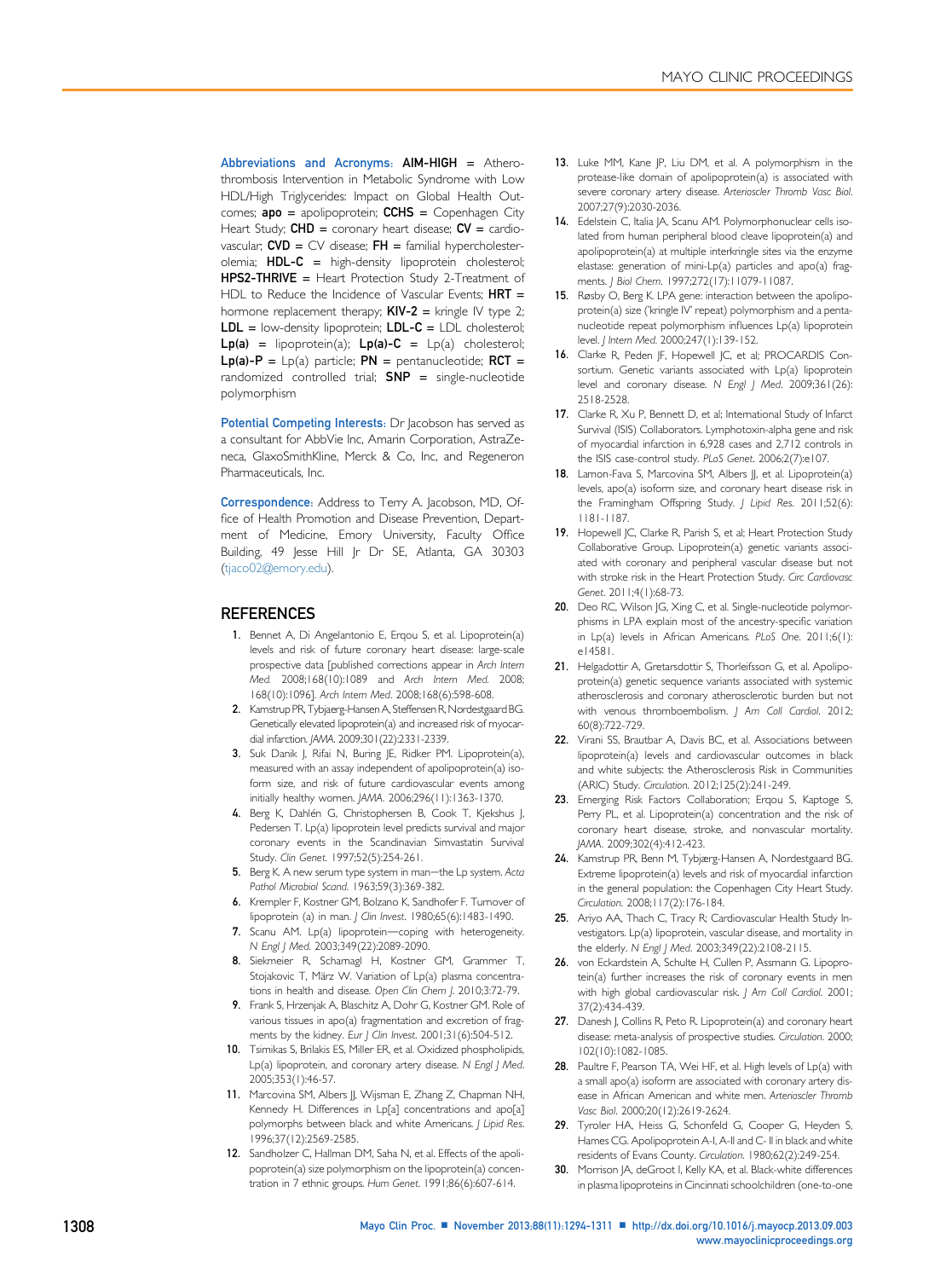<span id="page-15-0"></span>pair matched by total plasma cholesterol, sex, and age). Metabolism. 1979;28(3):241-245.

- 31. Srinivasan SR, Frerichs RR, Webber LS, Berenson GS. Serum lipoprotein profile in children from a biracial community: the Bogalusa Heart Study. Circulation. 1976;54(2):309-318.
- 32. Wild SH, Fortmann SP, Marcovina SM. A prospective casecontrol study of lipoprotein(a) levels and apo(a) size and risk of coronary heart disease in Stanford Five-City Project participants [published correction appears in Arterioscler Throm Vasc Biol. 1997;17(5):1010]. Arterioscler Thromb Vasc Biol. 1997; 17(2):239-245.
- 33. Shai I, Rimm EB, Hankinson SE, et al. Lipoprotein(a) and coronary heart disease among women: beyond a cholesterol carrier? Eur Heart J. 2005;26(16):1633-1639.
- 34. Coronary Drug Project Research Group. Clofibrate and niacin in coronary heart disease. JAMA. 1975;231(4):360-381.
- 35. Canner PL, Berge KG, Wenger NK, et al. Fifteen year mortality in Coronary Drug Project patients: long-term benefit with niacin. J Am Coll Cardiol. 1986;8(6):1245-1255.
- 36. Jauhiainen M, Koskinen P, Ehnholm C, et al. Lipoprotein (a) and coronary heart disease risk: a nested case-control study of the Helsinki Heart Study participants. Atherosclerosis. 1991;89(1):59-67.
- 37. Maher VM, Brown BG, Marcovina SM, Hillger LA, Zhao XQ, Albers JJ. Effects of lowering elevated LDL cholesterol on the cardiovascular risk of lipoprotein(a). JAMA. 1995;274(22): 1771-1774.
- 38. Brown G, Albers JJ, Fisher LD, et al. Regression of coronary artery disease as a result of intensive lipid-lowering therapy in men with high levels of apolipoprotein B. N Engl J Med. 1990;323(19):1289-1298.
- 39. Brown BG, Zhao XQ, Chait A, et al. Simvastatin and niacin, antioxidant vitamins, or the combination for the prevention of coronary disease. N Engl J Med. 2001;345(22):1583-1592.
- 40. Investigators AIM-HIGH; Boden WE, Probstfield JL, Anderson T, et al. Niacin in patients with low HDL cholesterol levels receiving intensive statin therapy [published correction appears in N Engl J Med. 2012;367(2):189]. N Engl J Med. 2011;365(24):2255-2267.
- 41. MRC/Cancer Research UK/BHF Clinical Trial Service Unit & Epidemiological Studies Unit, Nuffield Department of Clinical Medicine, Medical Sciences Division, Oxford University. HPS2-THRIVE: Preliminary results. January 2013. University of Oxford CTSU website. [http://www.ctsu.ox.ac.uk/hps2](http://www.ctsu.ox.ac.uk/hps2-thrive/index.htm) [thrive/index.htm.](http://www.ctsu.ox.ac.uk/hps2-thrive/index.htm) Updated May 2, 2013. Accessed September 15, 2013.
- 42. Nordestgaard BG, Chapman MJ, Ray K, et al; European Atherosclerosis Society Consensus Panel. Lipoprotein(a) as a cardiovascular risk factor: current status. Eur Heart J. 2010; 31(23):2844-2853.
- 43. National Cholesterol Education Program (NCEP) Expert Panel on Detection, Evaluation, and Treatment of High Blood Cholesterol in Adults (Adult Treatment Panel III). Third Report of the National Cholesterol Education Program (NCEP) Expert Panel on Detection, Evaluation, and Treatment of High Blood Cholesterol in Adults (Adult Treatment Panel III) final report. Circulation. 2002;106(25): 3143-3421.
- 44. Marcovina SM, Koschinsky ML, Albers JJ, Skarlatos S. Report of the National Heart, Lung, and Blood Institute Workshop on Lipoprotein(a) and Cardiovascular Disease: recent advances and future directions. Clin Chem. 2003;49(11):1785-1796.
- 45. Ballantyne CM, Davidson MH, McKenney J, Keller LH, Bajorunas DR, Karas RH. Comparison of the safety and efficacy of a combination tablet of niacin extended release and simvastatin vs simvastatin monotherapy in patients with increased non-HDL cholesterol (from the SEACOAST I study). Am J Cardiol. 2008;101(10):1428-1436.
- 46. Chen F, Maccubbin D, Yan L, et al. Lipid-altering efficacy and safety profile of co-administered extended release niacin/

laropiprant and simvastatin versus atorvastatin in patients with mixed hyperlipidemia. Int J Cardiol. 2013;167(1):225-231.

- 47. Ballantyne CM, Davidson MH, McKenney JM, Keller LH, Bajorunas DR, Karas RH. Comparison of the efficacy and safety of a combination tablet of niacin extended-release and simvastatin with simvastatin 80 mg monotherapy: the SEACOAST II (high-dose) study. J Clin Lipidol. 2008;2(2):79-90.
- 48. Insull W Jr, Basile JN, Vo AN, Jiang P, Thakkar R, Padley RJ. Efficacy and safety of combination therapy with niacin extended-release and simvastatin versus atorvastatin in patients with dyslipidemia: the SUPREME Study. J Clin Lipidol. 2009;3(2):109-118.
- 49. Maccubbin D, Bays HE, Olsson AG, et al. Lipid-modifying efficacy and tolerability of extended-release niacin/laropiprant in patients with primary hypercholesterolaemia or mixed dyslipidaemia. Int J Clin Pract. 2008;62(12):1959-1970.
- 50. Karas RH, Kashyap ML, Knopp RH, Keller LH, Bajorunas DR, Davidson MH. Long-term safety and efficacy of a combination of niacin extended release and simvastatin in patients with dyslipidemia: the OCEANS study. Am J Cardiovasc Drugs. 2008;8(2):69-81.
- 51. Capuzzi DM, Morgan JM, Weiss RJ, Chitra RR, Hutchinson HG, Cressman MD. Beneficial effects of rosuvastatin alone and in combination with extended-release niacin in patients with a combined hyperlipidemia and low highdensity lipoprotein cholesterol levels. Am J Cardiol. 2003; 91(11):1304-1310.
- 52. Kashyap ML, McGovern ME, Berra K, et al. Long-term safety and efficacy of a once-daily niacin/lovastatin formulation for patients with dyslipidemia. Am J Cardiol. 2002;89(6):672-678.
- 53. Guyton JR, Blazing MA, Hagar J, et al; Niaspan-Gemfibrozil Study Group. Extended-release niacin vs gemfibrozil for the treatment of low levels of high-density lipoprotein cholesterol. Arch Intern Med. 2000;160(8):1177-1184.
- 54. Goldberg A, Alagona P Jr, Capuzzi DM, et al. Multiple-dose efficacy and safety of an extended-release form of niacin in the management of hyperlipidemia. Am J Cardiol. 2000;85(9): 1100-1105.
- 55. Morgan JM, Capuzzi DM, Guyton JR. A new extended-release niacin (Niaspan): efficacy, tolerability, and safety in hypercholesterolemic patients. Am J Cardiol. 1998;82(12A):29U-34U.
- 56. Morgan JM, Capuzzi DM, Guyton JR, et al. Treatment effect of Niaspan, a controlled-release niacin, in patients with hypercholesterolemia: a placebo-controlled trial. J Cardiovasc Pharmacol Ther. 1996;1(3):195-202.
- 57. Capuzzi DM, Guyton JR, Morgan JM, et al. Efficacy and safety of an extended-release niacin (Niaspan): a long-term study. Am J Cardiol. 1998;82(12A):74U-81U.
- 58. Seed M, O'Connor B, Perombelon N, O'Donnell M, Reaveley D, Knight BL. The effect of nicotinic acid and acipimox on lipoprotein(a) concentration and turnover. Atherosclerosis. 1993;101(1):61-68.
- 59. Carlson LA, Hamsten A, Asplund A. Pronounced lowering of serum levels of lipoprotein Lp(a) in hyperlipidaemic subjects treated with nicotinic acid. J Intern Med. 1989;226(4):271-276.
- 60. Goldberg AC. Clinical trial experience with extended-release niacin (Niaspan): dose-escalation study. Am J Cardiol. 1998; 82(12A):35U-38U.
- 61. McKenney JM, Jones PH, Bays HE, et al. Comparative effects on lipid levels of combination therapy with a statin and extended-release niacin or ezetimibe versus a statin alone (the COMPELL study). Atherosclerosis. 2007;192(2):432-437.
- 62. Ganji SH, Kamanna VS, Kashyap ML. Niacin and cholesterol: role in cardiovascular disease (review). J Nutr Biochem. 2003; 14(6):298-305.
- 63. Orth-Gomér K, Mittleman MA, Schenck-Gustafsson K, et al. Lipoprotein(a) as a determinant of coronary heart disease in young women. Circulation. 1997;95(2):329-334.
- 64. US Preventive Services Task Force. Menopausal Hormone Therapy for the Primary Prevention of Chronic Conditions: Clinical Summary of US Preventive Services Task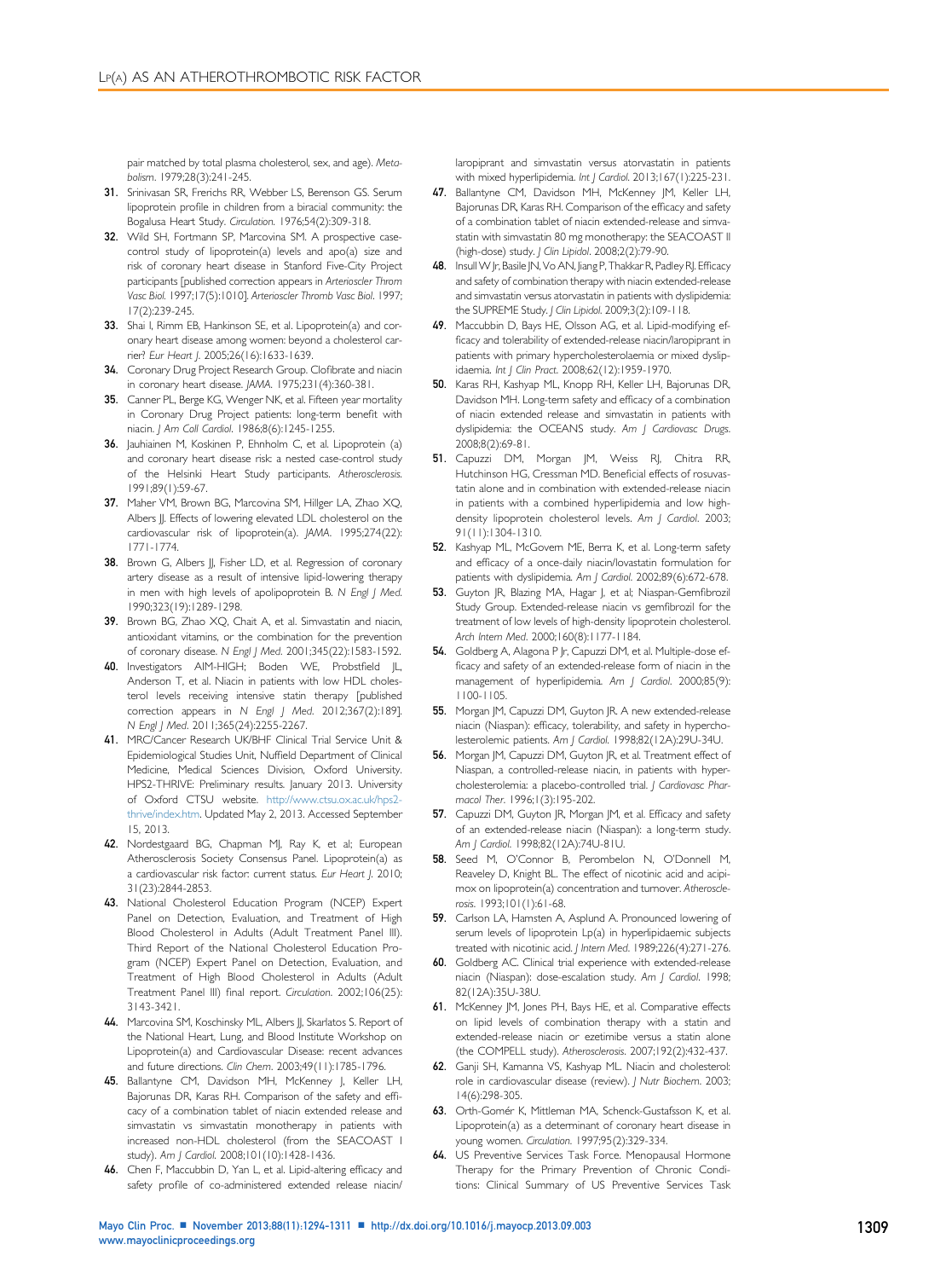<span id="page-16-0"></span>Force Recommendation. AHRQ Publication No. 12- 05168-EF-4. [http://www.uspreventiveservicestaskforce.org/](http://www.uspreventiveservicestaskforce.org/uspstf12/menohrt/menohrtsum.htm) [uspstf12/menohrt/menohrtsum.htm.](http://www.uspreventiveservicestaskforce.org/uspstf12/menohrt/menohrtsum.htm) Published October 2012. Accessed September 15, 2013.

- 65. Hulley S, Grady D, Bush T, et al; Heart and Estrogen/progestin Replacement Study (HERS) Research Group. Randomized trial of estrogen plus progestin for secondary prevention of coronary heart disease in postmenopausal women. JAMA. 1998;280(7):605-613.
- 66. Furberg CD, Vittinghoff E, Davidson M, et al. Subgroup interactions in the Heart and Estrogen/Progestin Replacement Study: lessons learned. Circulation. 2002;105(8):917-922.
- 67. Anderson GL, Limacher M, Assaf AR, et al; Women's Health Initiative Steering Committee. Effects of conjugated equine estrogen in postmenopausal women with hysterectomy: the Women's Health Initiative randomized controlled trial. JAMA. 2004;291(14):1701-1712.
- 68. Nelson HD, Humphrey LL, Nygren P, Teutsch SM, Allan JD. Postmenopausal hormone replacement therapy: scientific review. JAMA. 2002;288(7):872-881.
- 69. Shlipak MG, Simon JA, Vittinghoff E, et al. Estrogen and progestin, lipoprotein(a), and the risk of recurrent coronary heart disease events after menopause. JAMA. 2000;283(14): 1845-1852.
- 70. Thompson GR; HEART-UK LDL Apheresis Working Group. Recommendations for the use of LDL apheresis. Atherosclerosis. 2008;198(2):247-255.
- 71. Daida H, Lee YJ, Yokoi H, et al; Low-Density Lipoprotein Apheresis Angioplasty Restenosis Trial (L-ART) Group. Prevention of restenosis after percutaneous transluminal coronary angioplasty by reducing lipoprotein (a) levels with low-density lipoprotein apheresis. Am J Cardiol. 1994;73(15): 1037-1040.
- 72. Daida H, Yamaguchi H. Clinical application and effectiveness of low-density lipoprotein apheresis in the treatment of coronary artery disease. Ther Apher. 1997;1(3):253-254.
- 73. Nicholls SJ, Tang WH, Scoffone H, et al. Lipoprotein(a) levels and long-term cardiovascular risk in the contemporary era of statin therapy. J Lipid Res. 2010;51(10):3055-3061.
- 74. Albers JJ, Slee A, O'Brien K, et al. Relationship of apolipoproteins A-1 and B, and lipoprotein (a) to cardiovascular outcomes in the AIM-HIGH trial [published online ahead of print August 7, 2013]. J Am Coll Cardiol. [http://dx.doi.org/10.](http://dx.doi.org/10.1016/j.jacc.2013.06.051) [1016/j.jacc.2013.06.051](http://dx.doi.org/10.1016/j.jacc.2013.06.051).
- 75. Lavigne PM, Karas RH. The current state of niacin in cardiovascular disease prevention: a systematic review and meta-regression. J Am Coll Cardiol. 2013;61(4):440-446.
- 76. Lavie CJ, DiNicolantonio JJ, Milani RV, O'Keefe JH. Niacin therapy lives for another day-maybe? [letter]. J Am Coll Cardiol. 2013;61(21):2197-2198.
- 77. Ito MK, McGowan MP, Moriarty PM; National Lipid Association Expert Panel on Familial Hypercholesterolemia. Management of familial hypercholesterolemias in adult patients: recommendations from the National Lipid Association Expert Panel on Familial Hypercholesterolemia. | Clin Lipidol. 2011; 5(3, suppl):S38-S45.
- 78. Brown WV, Ballantyne CM, Jones PH, Marcovina S. Management of Lp(a) [published correction appears in | Clin Lipidol. 2010;4(6):548]. J Clin Lipidol. 2010;4(4):240-247.
- 79. Helfand M, Buckley D, Fleming C, et al. Screening for Intermediate Risk Factors for Coronary Heart Disease: Systematic Evidence Synthesis. Evidence Syntheses, No. 73, 2009. AHQR Publication No. 10-05141-EF-1. [http://www.ncbi.nlm.nih.gov/](http://www.ncbi.nlm.nih.gov/books/NBK35208) [books/NBK35208](http://www.ncbi.nlm.nih.gov/books/NBK35208). Accessed September 15, 2013.
- 80. US Preventive Services Task Force. Using nontraditional risk factors in coronary heart disease risk assessment: US Preventive Services Task Force recommendation statement. Ann Intern Med. 2009;151(7):474-482.
- 81. Anderson TJ, Grégoire J, Hegele RA, et al. 2012 Update of the Canadian Cardiovascular Society Guidelines for the Diagnosis

and Treatment of Dyslipidemia for the Prevention of Cardiovascular Disease in the Adult. Can | Cardiol. 2013;29(2): 151-167.

- 82. Kamstrup PR, Tybjærg-Hansen A, Nordestgaard BG. Extreme lipoprotein(a) levels and improved cardiovascular risk prediction. J Am Coll Cardiol. 2013;61(11):1146-1156.
- 83. Chasman DI, Shiffman D, Zee RY, et al. Polymorphism in the apolipoprotein(a) gene, plasma lipoprotein(a), cardiovascular disease, and low-dose aspirin therapy. Atherosclerosis. 2009; 203(2):371-376.
- 84. Li Y, Luke MM, Shiffman D, Devlin JJ. Genetic variants in the apolipoprotein(a) gene and coronary heart disease. Circ Cardiovasc Genet. 2011;4(5):565-573.
- 85. Shiffman D, Chasman DI, Ballantyne CM, Nambi V, Devlin JJ, Boerwinkle E. Coronary heart disease risk, aspirin use, and apolipoprotein(a) 4399Met allele in the Atherosclerosis Risk in Communities (ARIC) study. Thromb Haemost. 2009; 102(1):179-180.
- 86. Ridker PM, Cook NR, Lee IM, et al. A randomized trial of lowdose aspirin in the primary prevention of cardiovascular disease in women. N Engl J Med. 2005;352(13):1293-1304.
- 87. Marcovina SM, Koschinsky ML. Lipoprotein (a): structure, measurement and clinical significance. In: Rifai N, Warnick GR, Dominiczak MH, eds. Handbook of Lipoprotein Testing. 2nd ed. Washington, DC: American Association for Clinical Chemistry; 2000:345-385.
- 88. Kulkarni KR, Garber DW, Marcovina SM, Segrest JP. Quantification of cholesterol in all lipoprotein classes by the VAP-II method. J Lipid Res. 1994;35(1):159-168.
- 89. Heuck CC, Schlierf G. Beta-lipoprotein cholesterol quantitation with polycations. Clin Chem. 1977;23(3):536-540.
- 90. Marcovina SM, Albers JJ, Gabel B, Koschinsky ML, Gaur VP. Effect of the number of apolipoprotein(a) kringle 4 domains on immunochemical measurements of lipoprotein(a). Clin Chem. 1995;41(2):246-255.
- 91. Marcovina SM, Albers JJ, Scanu AM, et al. Use of a reference material proposed by the International Federation of Clinical Chemistry and Laboratory Medicine to evaluate analytical methods for the determination of plasma lipoprotein(a). Clin Chem. 2000;46(12):1956-1967.
- 92. Nguyen TT, Ellefson RD, Hodge DO, Bailey KR, Kottke TE, Abu-Lebdeh HS. Predictive value of electrophoretically detected lipoprotein(a) for coronary heart disease and cerebrovascular disease in a community-based cohort of 9936 men and women. Circulation. 1997;96(5):1390-1397.
- 93. Konerman M, Kulkarni K, Toth PP, Jones SR, Lipoprotein(a) particle concentration and lipoprotein(a) cholesterol assays yield discordant classification of patients into four physiologically discrete groups. J Clin Lipidol. 2012;6(4):368-373.
- 94. McConnell JP, Baudhuin LM, Berger PB, et al. Lipoprotein(a) cholesterol, but not Lp(a) mass, is an independent predictor of angiographic coronary artery disease and subsequent cardiovascular events in patients referred for coronary angiography. Circulation. 2007;116(16, suppl S):818. Abstract 3608.
- 95. Akdim F, Visser ME, Tribble DL, et al. Effect of mipomersen, an apolipoprotein B synthesis inhibitor, on low-density lipoprotein cholesterol in patients with familial hypercholesterolemia. Am J Cardiol. 2010;105(10):1413-1419.
- 96. Merki E, Graham MJ, Mullick AE, et al. Antisense oligonucleotide directed to human apolipoprotein B-100 reduces lipoprotein(a) levels and oxidized phospholipids on human apolipoprotein B-100 particles in lipoprotein(a) transgenic mice. Circulation. 2008;118(7):743-753.
- 97. Bloomfield D, Carlson GL, Sapre A, et al. Efficacy and safety of the cholesteryl ester transfer protein inhibitor anacetrapib as monotherapy and coadministered with atorvastatin in dyslipidemic patients. Am Heart J. 2009;157(2):352-360.e2.
- 98. Gutstein DE, Krishna R, Johns D, et al. Anacetrapib, a novel CETP inhibitor: pursuing a new approach to cardiovascular risk reduction. Clin Pharmacol Ther. 2012;91(1):109-122.